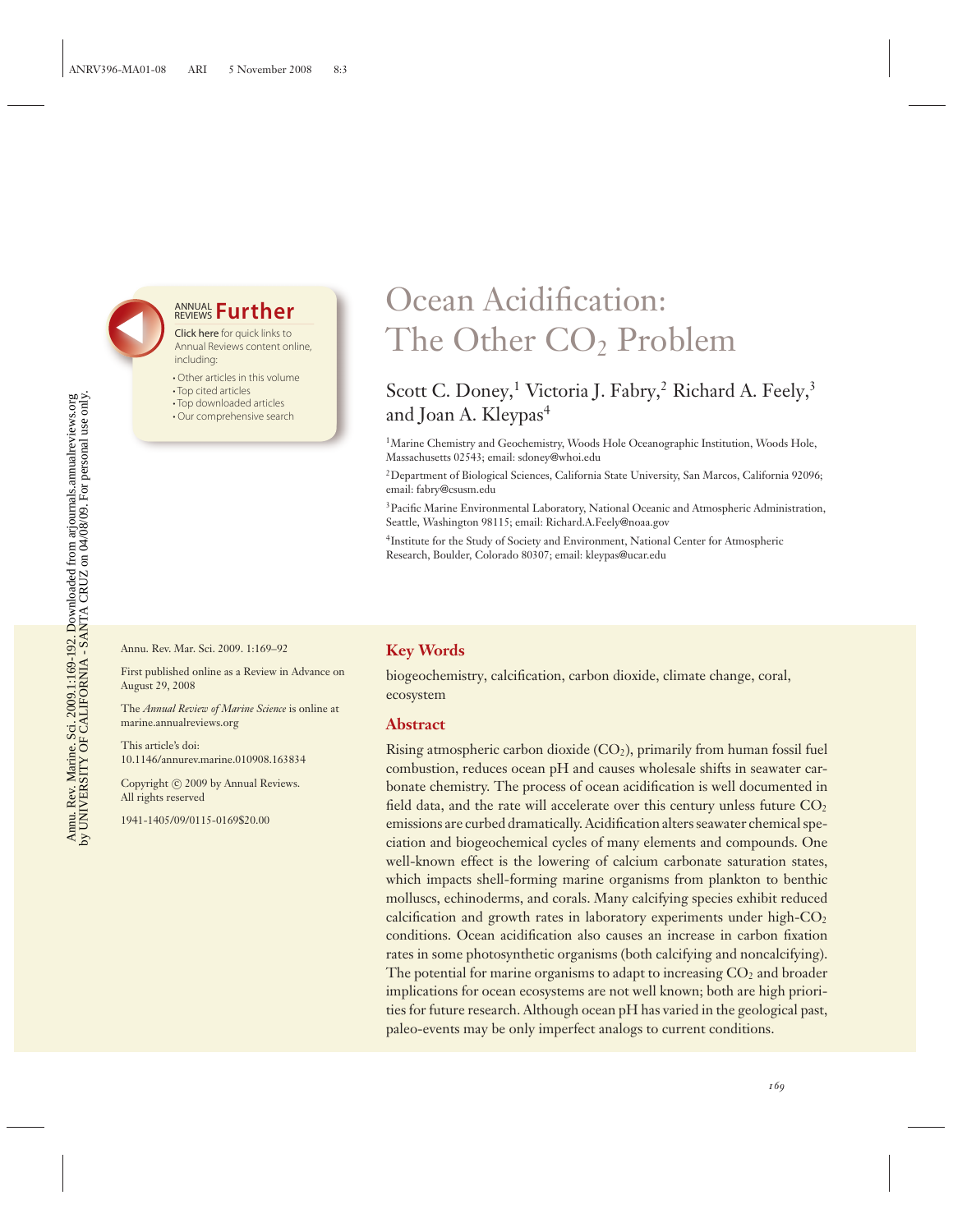#### **INTRODUCTION**

**ppmv:** parts per million by volume

**pH:** a measure of ocean acidity and hydrogen ion H+ concentration;  $pH = -log_{10}[H^+]$ 

**Ocean acidification:** the addition of carbon dioxide in seawater that causes a reduction in ocean pH and shifts in carbonate speciation

**HOT:** Hawaii Ocean Time-Series

**pCO2:** carbon dioxide partial pressure

#### **Dissolved inorganic**

**carbon (DIC):** sum of aqueous  $CO<sub>2</sub>$  gas, carbonic acid, bicarbonate, and carbonate ions

#### **Saturation state:**

thermodynamic condition of seawater that describes the degree of supersaturation or undersaturation with respect to the particular phase of the CaCO<sub>3</sub> mineral

#### **Geochemical Sections (GEOSECS):**

a global-scale 1970s chemical oceanography survey

**Calcite:** a mineral form of calcium carbonate found in many marine plankton and invertebrates that is less soluble than high-magnesium calcite, which is found in some marine taxa such as echinoderms and coralline algae

Over the past 250 years, atmospheric carbon dioxide  $(CO<sub>2</sub>)$  levels increased by nearly 40%, from preindustrial levels of approximately 280 ppmv (parts per million volume) to nearly 384 ppmv in 2007 (Solomon et al. 2007). This rate of increase, driven by human fossil fuel combustion and deforestation, is at least an order of magnitude faster than has occurred for millions of years (Doney & Schimel 2007), and the current concentration is higher than experienced on Earth for at least the past 800,000 years (Lüthi et al. 2008). Rising atmospheric  $CO_2$  is tempered by oceanic uptake, which accounts for nearly a third of anthropogenic carbon added to the atmosphere (Sabine & Feely 2007, Sabine et al. 2004), and without which atmospheric  $CO<sub>2</sub>$  would be approximately 450 ppmv today, a level of CO2 that would have led to even greater climate change than witnessed today. Ocean  $CO<sub>2</sub>$  uptake, however, is not benign; it causes pH reductions and alterations in fundamental chemical balances that together are commonly referred to as ocean acidification. Because climate change and ocean acidification are both caused by increasing atmospheric  $CO<sub>2</sub>$ , acidification is commonly referred to as the "other CO<sub>2</sub> problem" (Henderson 2006, Turley 2005).

Ocean acidification is a predictable consequence of rising atmospheric  $CO<sub>2</sub>$  and does not suffer from uncertainties associated with climate change forecasts. Absorption of anthropogenic CO2, reduced pH, and lower calcium carbonate  $(CaCO<sub>3</sub>)$  saturation in surface waters, where the bulk of oceanic production occurs, are well verified from models, hydrographic surveys, and time series data (Caldeira & Wickett 2003, 2005; Feely et al. 2004, 2008; Orr et al. 2005; Solomon et al. 2007). At the Hawaii Ocean Time-Series (HOT) station ALOHA the growth rates of surface water pCO<sub>2</sub> and atmospheric CO<sub>2</sub> agree well (Takahashi et al. 2006) (**Figure 1**), indicating uptake of anthropogenic  $CO<sub>2</sub>$  as the major cause for long-term increases in dissolved inorganic carbon (DIC) and decreases in  $CaCO<sub>3</sub>$  saturation state. Correspondingly, since the 1980s average pH measurements at HOT, the Bermuda Atlantic Time-Series Study, and European Station for Time-Series in the Ocean in the eastern Atlantic have decreased approximately 0.02 units per decade (Solomon et al. 2007). Since preindustrial times, the average ocean surface water pH has fallen by approximately 0.1 units, from approximately 8.21 to 8.10 (Royal Society 2005), and is expected to decrease a further  $0.3-0.4$  pH units (Orr et al. 2005) if atmospheric  $CO<sub>2</sub>$  concentrations reach 800 ppmv [the projected end-of-century concentration according to the Intergovernmental Panel on Climate Change (IPCC) business-as-usual emission scenario].

Fossil fuel combustion and agriculture also produce increased atmospheric inputs of dissociation products of strong acids  $(HNO_3$  and  $H_2SO_4)$  and bases  $(NH_3)$  to the coastal and open ocean. These inputs are particularly important close to major source regions, primarily in the northern hemisphere, and cause decreases in surface seawater alkalinity, pH, and DIC (Doney et al. 2007). On a global scale, these anthropogenic inputs (0.8 Tmol/yr reactive sulfur and 2.7 Tmol/yr reactive nitrogen) contribute only a small fraction of the acidification caused by anthropogenic  $CO<sub>2</sub>$ , but they are more concentrated in coastal waters where the ecosystem responses to ocean acidification could be more serious for humankind.

Seawater carbon dioxide measurements have been conducted since the beginning of the nineteenth century (Krogh 1904) but were sparse until the middle of the twentieth century (Keeling et al. 1965, Takahashi 1961) and particularly until the Geochemical Sections (GEOSECS) (1973– 1979) (Craig & Turekian 1976, 1980) and Transient Tracers in the Ocean (TTO) (1981–1983) (Brewer et al. 1985) programs. Even so, the GEOSECS and TTO measurements were significantly less precise than those of today. Although researchers recognized that the concentration of carbon dioxide in the surface ocean was more or less in equilibrium with overlying atmosphere  $CO<sub>2</sub>$ , they largely dismissed the potential impact on the ocean biota because calcite (the assumed  $CaCO<sub>3</sub>$ mineralogy of most calcifying organisms) would remain supersaturated in the surface ocean.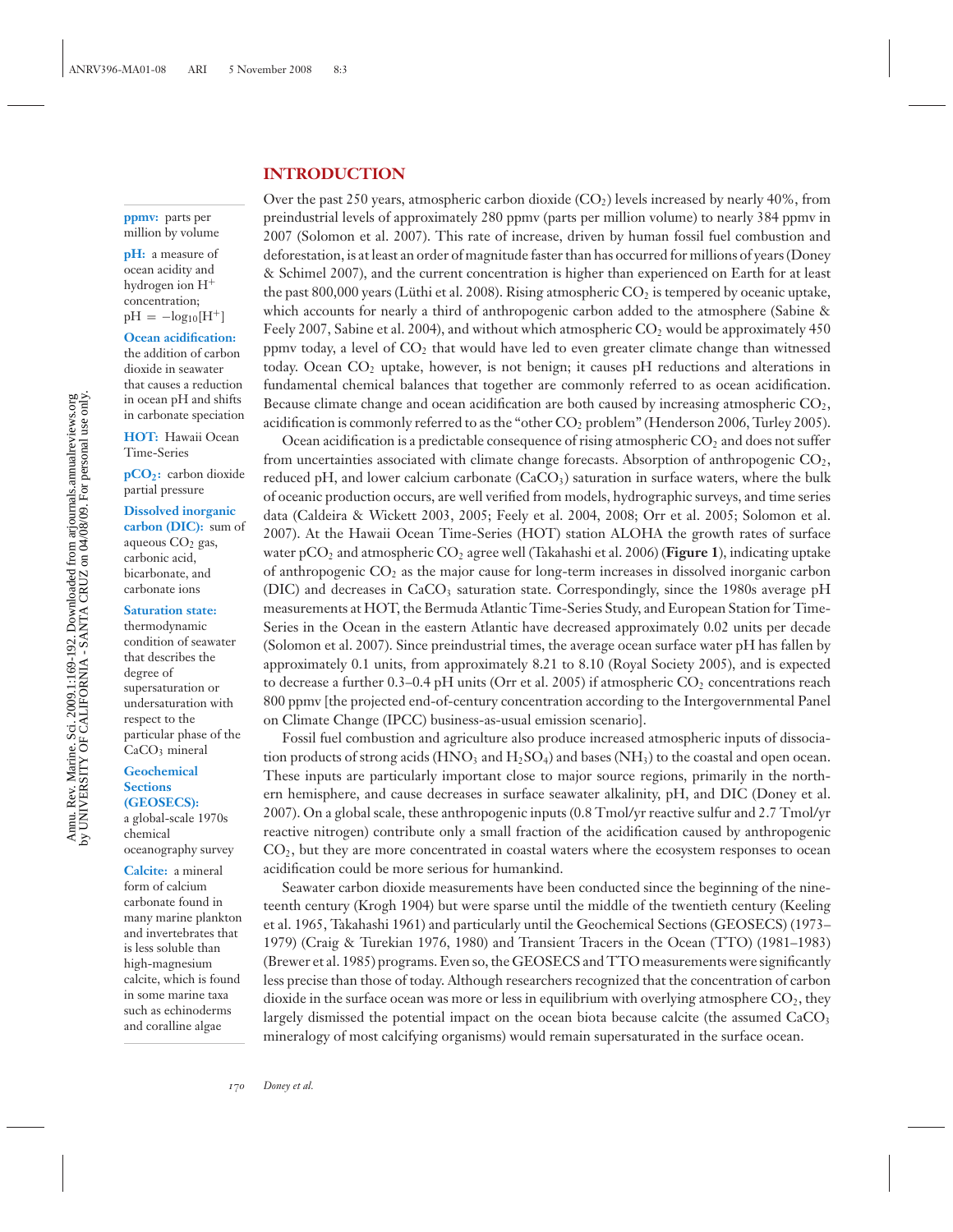

#### **Figure 1**

Time series of: (*a*) atmospheric CO2 at Mauna Loa (in parts per million volume, ppmv) (*red* ), surface ocean pH (*cyan*), and pCO2 (μatm) (*tan*) at Ocean Station ALOHA in the subtropical North Pacific Ocean; and (*b*) aragonite saturation (*dark blue*) and (*c*) calcite saturation ( *gray*) at Station ALOHA. Note that the increase in oceanic  $CO<sub>2</sub>$  over the past 17 years is consistent with the atmospheric increase within the statistical limits of the measurements. Mauna Loa data courtesy of Dr. Pieter Tans, National Oceanic and Atmospheric Administration/Earth System Research Laboratory (**http://www.esrl.noaa.gov/gmd/ccgg/trends**); Hawaii Ocean Time-Series (HOT)/ALOHA data courtesy of Dr. David Karl, University of Hawaii (**http://hahana. soest.hawaii.edu**). Geochemical Ocean Section Study (GEOSECS) data are from a station near Station ALOHA collected in 1973; GEOSECS data from Takahashi et al. (1980).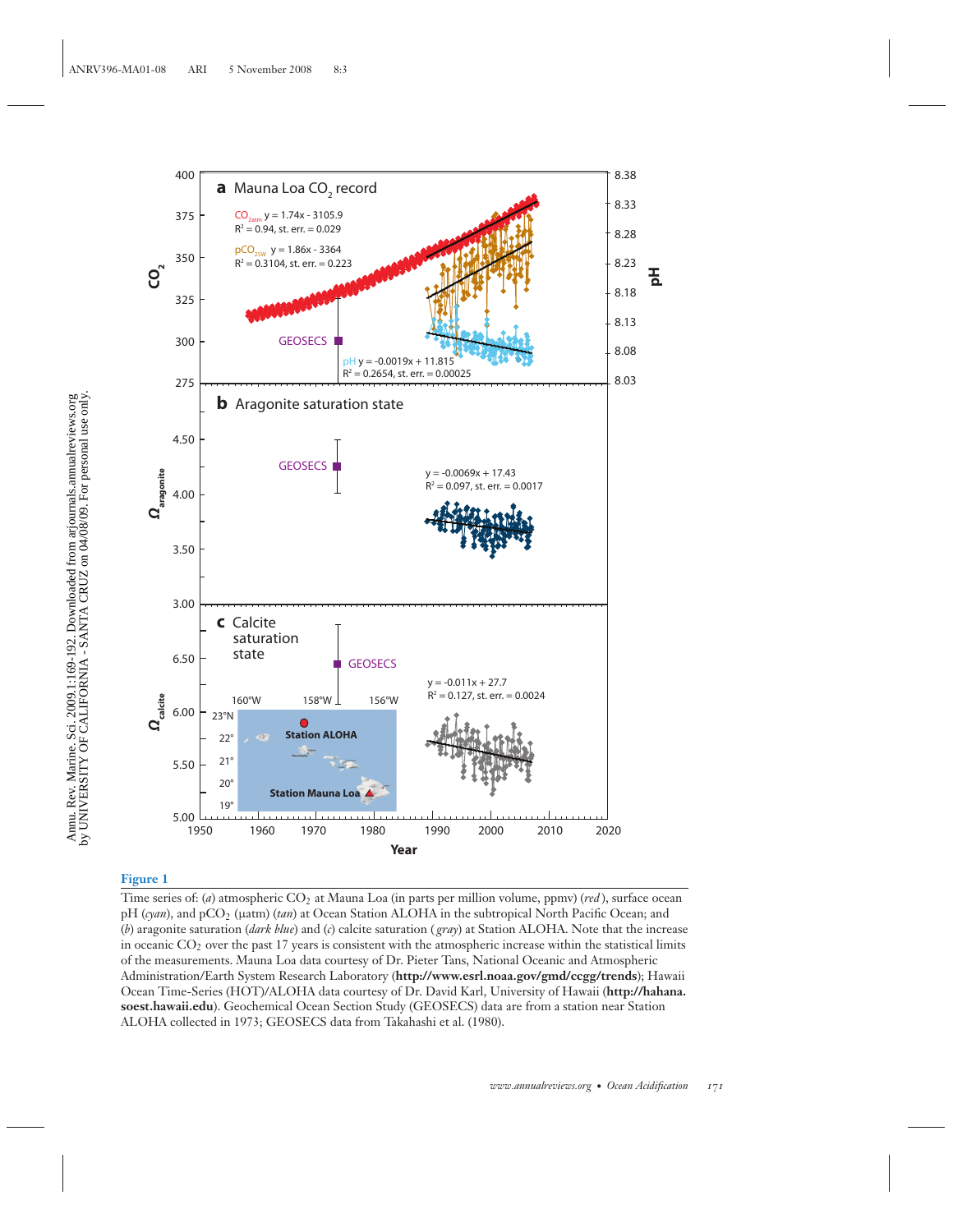#### **Calcification:** a

biological process that uses dissolved ions to form calcium carbonate minerals for shells and skeletal components

#### **Aragonite:**

a relatively soluble mineral form of calcium carbonate found in corals, pteropods and other molluscs, and a variety of other invertebrates and algae

#### **Total alkalinity:**

a conserved thermodynamic measure of seawater acid-base chemistry that is equal to the charge difference between conservative cations and anions

Since then, multiple studies revealed several issues that elevate ocean acidification as a threat to marine biota: (*a*) the calcification rates of many shell-forming organisms respond to the degree of supersaturation (e.g., Smith & Buddemeier 1992, Kleypas et al. 1999); (*b*) aragonite, a more soluble  $CaCO<sub>3</sub>$  mineral equally important in calcifying organisms, may become undersaturated in the surface ocean within the early 21st century (Feely & Chen 1982, Feely et al. 1988, Orr et al. 2005); and (*c*) the biological effects of decreasing ocean pH reach far beyond limiting calcification.

#### **OCEAN CARBONATE SYSTEM**

Seawater carbonate chemistry is governed by a series of chemical reactions:

$$
CO_{2(\text{atmos})} \rightleftarrows CO_{2(\text{aq})} + H_2O \rightleftarrows H_2CO_3 \rightleftarrows H^+ + HCO_3^- \rightleftarrows 2H^+ + CO_3^{2-}.
$$
 (1)

Air-sea gas exchange equilibrates surface water  $CO<sub>2</sub>$  to atmospheric levels with a timescale of approximately one year. Once dissolved in seawater,  $CO<sub>2</sub>$  gas reacts with water to form carbonic acid (H<sub>2</sub>CO<sub>3</sub>), which can then dissociate by losing hydrogen ions to form bicarbonate (HCO<sub>3</sub><sup>-</sup>) and carbonate  $(CO<sub>3</sub><sup>2</sup>-)$  ions. The seawater reactions are reversible and near equilibrium (Millero et al. 2002); for surface seawater with pH of ∼8.1, approximately 90% of the inorganic carbon is bicarbonate ion, 9% is carbonate ion, and only 1% is dissolved  $CO<sub>2</sub>$ . Adding  $CO<sub>2</sub>$  to seawater increases aqueous  $CO<sub>2</sub>$ , bicarbonate, and hydrogen ion concentrations; the latter lowers pH because  $pH = -log_{10}[H^+]$ . Carbonate ion concentration declines, however, because of the increasing H<sup>+</sup> concentrations. The projected 0.3–0.4 pH drop for the 21st century is equivalent to approximately a 150% increase in H<sup>+</sup> and 50% decrease in  $CO<sub>3</sub><sup>2-</sup>$  concentrations (Orr et al. 2005).

Over century and longer timescales, the ocean's ability to absorb atmospheric  $CO<sub>2</sub>$  depends on the extent of  $CaCO<sub>3</sub>$  dissolution in the water column or sediments:

$$
\text{CaCO}_3 \rightleftarrows \text{CO}_3^{2-} + \text{Ca}^{2+}.
$$

The mineral CaCO<sub>3</sub> derives from shells and skeletons of marine organisms, including plankton, corals and coralline algae, and many other invertebrates. In pelagic environments, carbonates fall through the water column and are either dissolved or deposited in shallow or deep-sea sediments (Berelson et al. 2007, Feely et al. 2004).  $CaCO<sub>3</sub>$  formation and dissolution rates vary with saturation state  $(\Omega)$ , defined as the ion product of calcium and carbonate ion concentrations:

$$
\Omega = \left[ \text{Ca}^{2+} \right] \left[ \text{CO}^{2-} \right] / K_{\text{sp}}'. \tag{3}
$$

The apparent solubility product  $K'_{\rm{sp}}$  depends on temperature, salinity, pressure, and the particular mineral phase; aragonite is approximately 50% more soluble than calcite (Mucci 1983). Because [Ca<sup>2+</sup>] is closely proportional to salinity,  $\Omega$  is largely determined by variations in [CO<sub>3</sub><sup>2-</sup>], which can be calculated from DIC and total alkalinity data. Shell and skeleton formation generally occurs where  $\Omega > 1.0$  and dissolution occurs where  $\Omega < 1.0$  (unless the shells or skeletons are protected, for example, by organic coatings).

Saturation states are highest in shallow, warm tropical waters and lowest in cold high-latitude regions and at depth, which reflects the increase in CaCO<sub>3</sub> solubility with decreasing temperature and increasing pressure (Feely et al. 2004) (**Figure 2**). The aragonite and calcite saturation horizons  $(\Omega = 1)$  are shallower in the Indian and Pacific Oceans than in the Atlantic Ocean because of the longer deep-water circulation pathways and thus accumulation of more DIC from respired  $CO<sub>2</sub>$  (Broecker 2003). Anthropogenic  $CO<sub>2</sub>$  penetration into the ocean is concentrated in the upper thermocline (Sabine et al. 2004), and over time this has contributed to the shoaling of saturation horizons by 30–200 m from the preindustrial period to the present; evidence of aragonite undersaturation in thermocline waters in the North Pacific and Indian Oceans (Feely et al. 2002,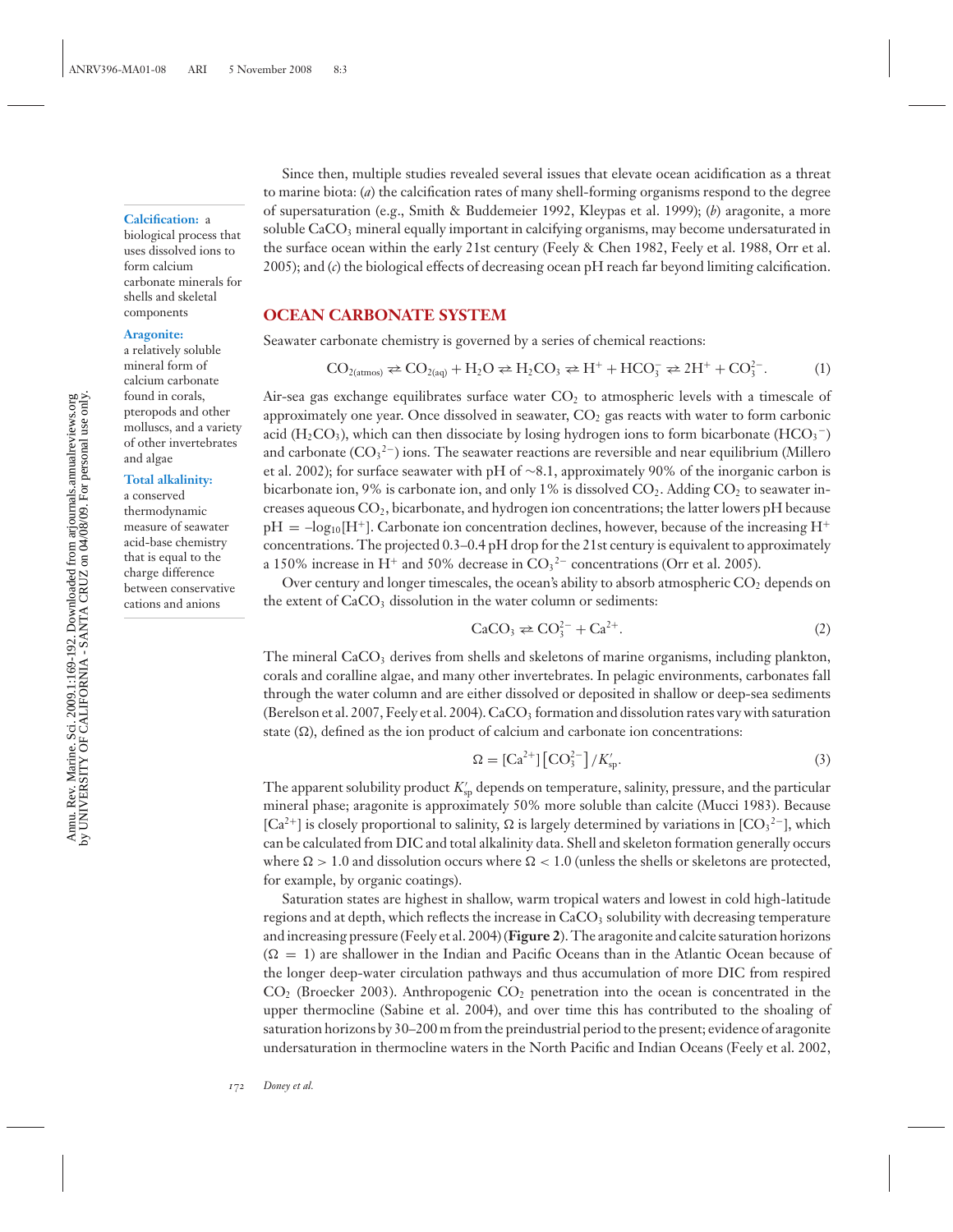

#### **Figure 2**

Vertical distributions of anthropogenic CO<sub>2</sub> concentrations in µmol kg<sup>-1</sup> and the saturation state  $\Omega = 1.0$ horizons for aragonite (*red* ) and calcite (*white*) for present (*solid line*) and preindustrial (*dashed line*) conditions along north-south transects in the (*a*) Atlantic, (*b*) Pacific, and (*c*) Indian Oceans as in Feely et al. (2004). Adapted with permission from AAAS.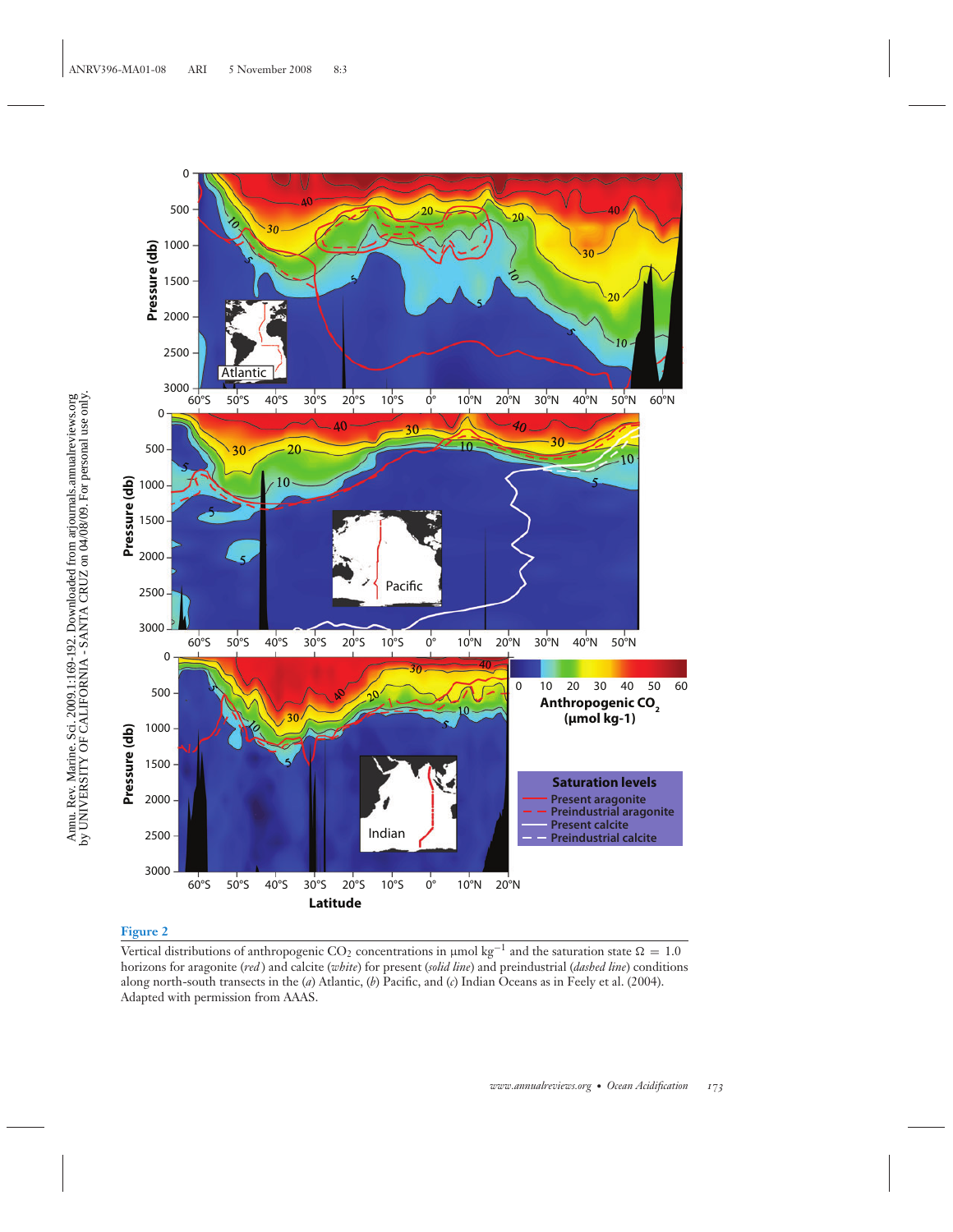Sabine et al. 2002); seasonal upwelling of seawater corrosive to aragonite ( $\Omega_{\text{arag}} < 1.0$ ) onto the western continental shelf of North America, approximately 40 years earlier than predicted by models (Feely et al. 2008); and an increase in areal extent of shallow undersaturated regions in the eastern tropical Atlantic (Chung et al. 2003, 2004).

#### **BIOLOGICAL RESPONSES TO ACIDIFICATION**

Early studies investigated responses of calcifying organisms to altered seawater carbonate chemistry (Agegian 1985, Borowitzka 1981, Fabry 1990, Smith & Roth 1979), but usually for reasons unrelated to anthropogenic  $CO<sub>2</sub>$ . Several ground-breaking studies, specifically designed to test atmospheric CO2 impacts, revealed potentially dramatic responses in corals (Gattuso et al. 1998, Langdon et al. 2000, Marubini & Atkinson 1999, Marubini & Davies 1996), coral reef communities (Langdon et al. 2000, 2003; Leclercq et al. 2000), and planktonic organisms (Bijma 1991, Riebesell et al. 2000). Numerous other studies mostly verified these results but also revealed the complicated nature of calcification responses, for example to Mg/Ca ratios (Ries 2005, Ries et al. 2006, Stanley et al. 2005) or  $CO<sub>2</sub>$  in combination with changing temperature (Reynaud et al. 2003) or nutrients (Langdon & Atkinson 2005, Sciandra et al. 2003).

Calcifying organisms exert a variable degree of control over biomineralization, which generally involves passive and active ion movement in and out of a calcification compartment isolated from ambient seawater (Weiner & Dove 2003). Reduced calcification rates are observed following acidification for a variety of calcareous organisms even when aragonite or calcite  $\Omega > 1.0$  (Royal Society 2005, Kleypas et al. 2006, Fabry et al. 2008). The degree of sensitivity varies among species, however, and some taxa may show enhanced calcification at  $CO<sub>2</sub>$  levels projected to occur over the 21st century (Iglesias-Rodríguez et al. 2008, Ries et al. 2008). However, calcification- $CO<sub>2</sub>$ response studies exist for a limited number of species in many calcifying groups, and we currently lack sufficient understanding of calcification mechanisms to explain species-specific differences observed in manipulative experiments.

Thus far, most of the elevated  $CO<sub>2</sub>$  response studies on marine biota, whether for calcification, photosynthesis, or some other physiological measure, have been short-term experiments that range from hours to weeks. Chronic exposure to increased  $pCO<sub>2</sub>$  may have complex effects on the growth and reproductive success of calcareous plankton and could induce possible adaptations that are not observed in short-term experiments. Nevertheless, such laboratory experiments enable testing of single or multiple environmental variables in highly controlled settings and are critically needed to identify species' preadapted sensitivities to increasing  $CO<sub>2</sub>$ .

#### **Shallow-Water Tropical Corals and Coral Reefs**

Scleractinian (stony) corals evolved in the Triassic period more than 200 million years ago (Mya), and their ability to produce large quantities of  $CaCO<sub>3</sub>$  has undoubtedly contributed to their evolutionary success (Wood 2001). Scleractinian corals are an important group of hypercalcifiers, organisms with the capacity to produce massive quantities of  $CaCO<sub>3</sub>$  but in which calcification rates vary under different environmental conditions (Stanley & Hardie 1998).

A dramatic example is the work by Fine & Tchernov (2007) in which two species of corals grown in highly acidified water completely lost their skeletons (**Figure 3**), then regrew them after being returned to seawater of normal pH. The study highlights three points: (*a*) coral calcification rates can vary greatly in response to changes in pH and aragonite saturation state, (*b*) the naked, anemone-like coral polyps remained healthy, but (*c*) the fitness of organisms overall would change because of the loss of the protective skeleton. These results also support the paleontologically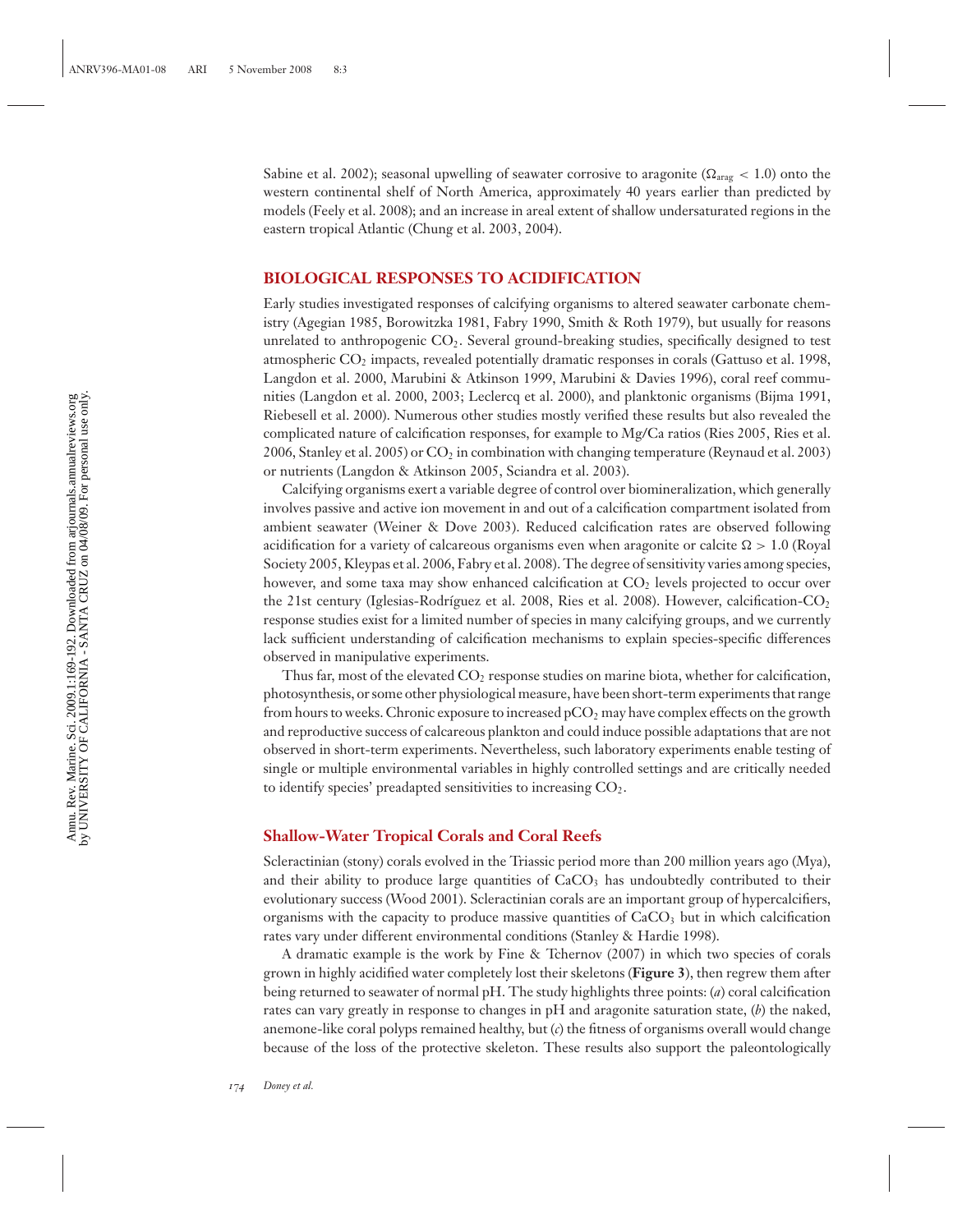![](_page_6_Picture_0.jpeg)

2 mm

![](_page_6_Picture_2.jpeg)

#### 2 mm

#### **Figure 3**

Photos of scleractinian coral *Oculina patagonica* after being maintained for 12 months in (*a*) normal seawater ( $pH = 8.2$ ) and (*b*) acidified seawater ( $pH = 7.4$ ). From Fine & Tchernov (2007). Reprinted with permission from AAAS.

sudden appearance of scleractinian corals some 14 million years (Ma) after the Permian extinction event; that is, corals may have continued to exist as "naked corals" until ocean chemistry became favorable for skeletal formation (Stanley & Fautin 2001).

Many laboratory studies on a variety of coral species, indeed almost every study published to date (**Figure 4**), confirm that coral calcification rates decrease in response to decreasing aragonite saturation state. Analyses of cores from massive coral colonies of the Great Barrier Reef show that calcification rates declined 21% between 1988 and 2003, although this decrease exceeds that expected from lowered saturation state alone and probably reflects the composite effects of a suite of changing environmental conditions (e.g., saturation state, temperature, nutrients) (Cooper et al. 2008).

**Ma:** millions of years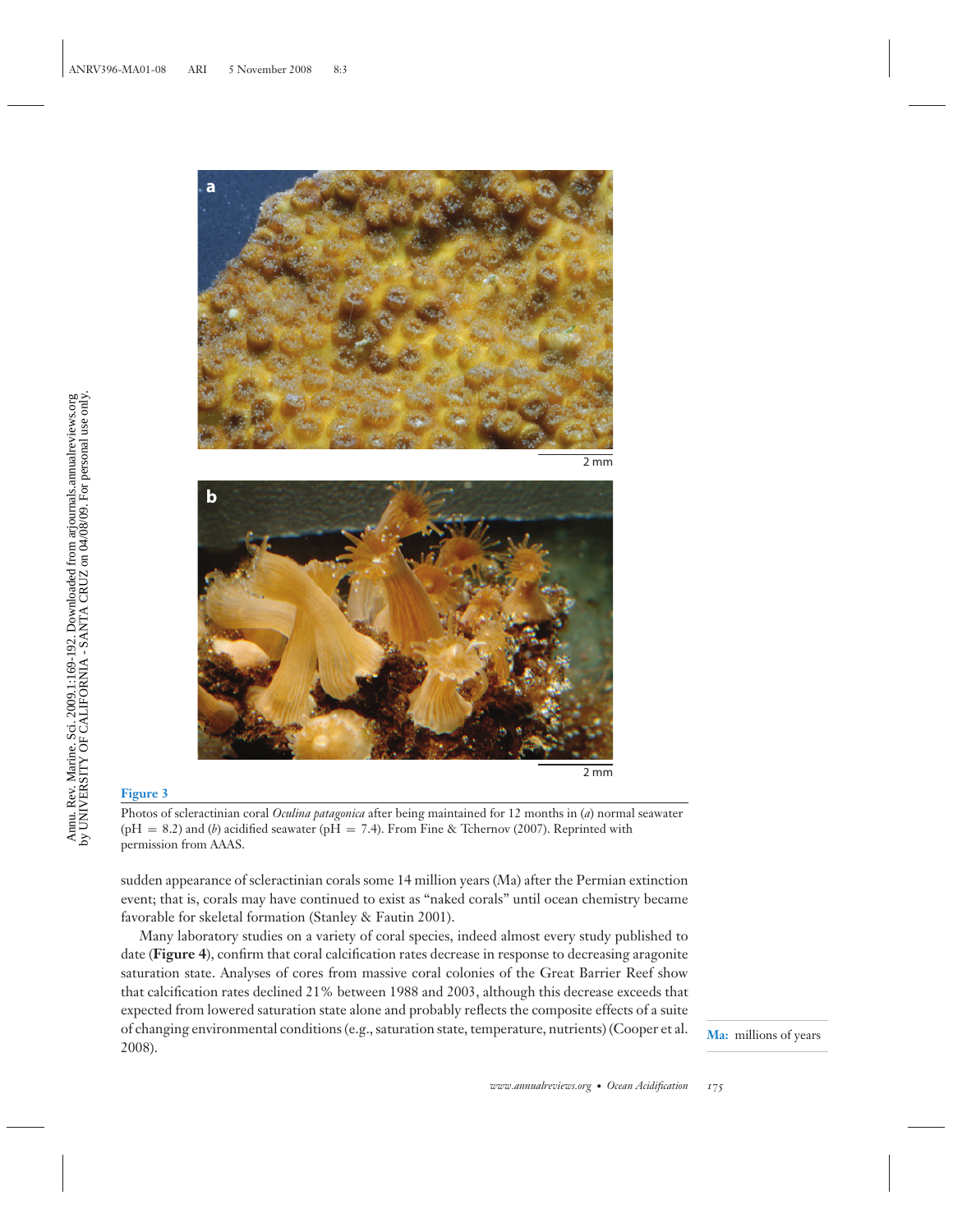|                             |                               |                    | Response to increasing CO <sub>2</sub> |                |                |   |
|-----------------------------|-------------------------------|--------------------|----------------------------------------|----------------|----------------|---|
| Physiological<br>response   | <b>Major group</b>            | Species<br>studied | a                                      | b              | C              | d |
| <b>Calcification</b>        |                               |                    |                                        |                |                |   |
|                             | Coccolithophores <sup>1</sup> | $\overline{4}$     | $\overline{2}$                         | $\mathbf{1}$   | 1              | 1 |
|                             | Planktonic Foraminifera       | $\overline{2}$     | $\overline{2}$                         |                |                |   |
|                             | <b>Molluscs</b>               | $\overline{4}$     | $\overline{4}$                         |                |                |   |
|                             | Echinoderms <sup>1</sup>      | 3                  | $\overline{2}$                         | $\mathbf{1}$   |                |   |
|                             | <b>Tropical corals</b>        | 11                 | 11                                     |                |                |   |
|                             | Coralline red algae           | $\mathbf{1}$       | $\mathbf{1}$                           |                |                |   |
| Photosynthesis <sup>2</sup> |                               |                    |                                        |                |                |   |
|                             | Coccolithophores <sup>3</sup> | $\overline{2}$     |                                        | $\overline{2}$ | $\overline{2}$ |   |
|                             | Prokaryotes                   | $\overline{2}$     |                                        |                | $\mathbf{1}$   |   |
|                             | Seagrasses                    | 5                  |                                        |                |                |   |
| <b>Nitrogen Fixation</b>    |                               |                    |                                        |                |                |   |
|                             | Cyanobacteria                 | $\mathbf{1}$       |                                        | $\mathbf{1}$   |                |   |
| <b>Reproduction</b>         |                               |                    |                                        |                |                |   |
|                             | <b>Molluscs</b>               | $\overline{4}$     | $\overline{4}$                         |                |                |   |
|                             | <b>Echinoderms</b>            | 1                  | 1                                      |                |                |   |

1) Increased calcification had substantial physiological cost; 2) Strong interactive effects with nutrient and trace metal availability, light, and temperature; 3) Under nutrient replete conditions.

#### **Figure 4**

Representative examples of impacts of ocean acidification on major groups of marine biota derived from experimental manipulation studies. The response curves on the right indicate four cases: (a) linear negative, (b) linear positive, (c) level, and (d) nonlinear parabolic responses to increasing levels of seawater  $pCO<sub>2</sub>$  for each of the groups. Note that in some cases strains of the same species exhibited different behavior in different experiments (cf. Fabry et al. 2008; Guinotte & Fabry 2008).

Many other benthic calcifying taxa are also both biogeochemically and ecologically important, including calcifying green algae and coralline red algae in particular. The contribution of calcifying green algae in the genus *Halimeda* to the global net CaCO<sub>3</sub> production may rival that of coral reefs (Milliman & Droxler 1996, Rees et al. 2007). Coralline red algae are widespread, globally significant, but often overlooked benthic marine calcifiers (Foster 2001). A recent study on a common crustose coralline alga in Hawaii showed that both calcification rates and recruitment rates decline at lower carbonate saturation state (Kuffner et al. 2008), but relatively few studies have been conducted on either green or red algae.

Field measurements of reef calcification at the community scale (Bates 2002, Broecker & Takahashi 1966, Gattuso et al. 1995, Kawahata et al. 1999, Kayanne et al. 2005) consistently show that calcification rates are correlated with changes in a variety of components of the carbonate system in seawater (alkalinity,  $pCO<sub>2</sub>$ , saturation state). A recent study suggests that inorganic precipitation of calcium carbonate cements, an important binding component in coral reefs, is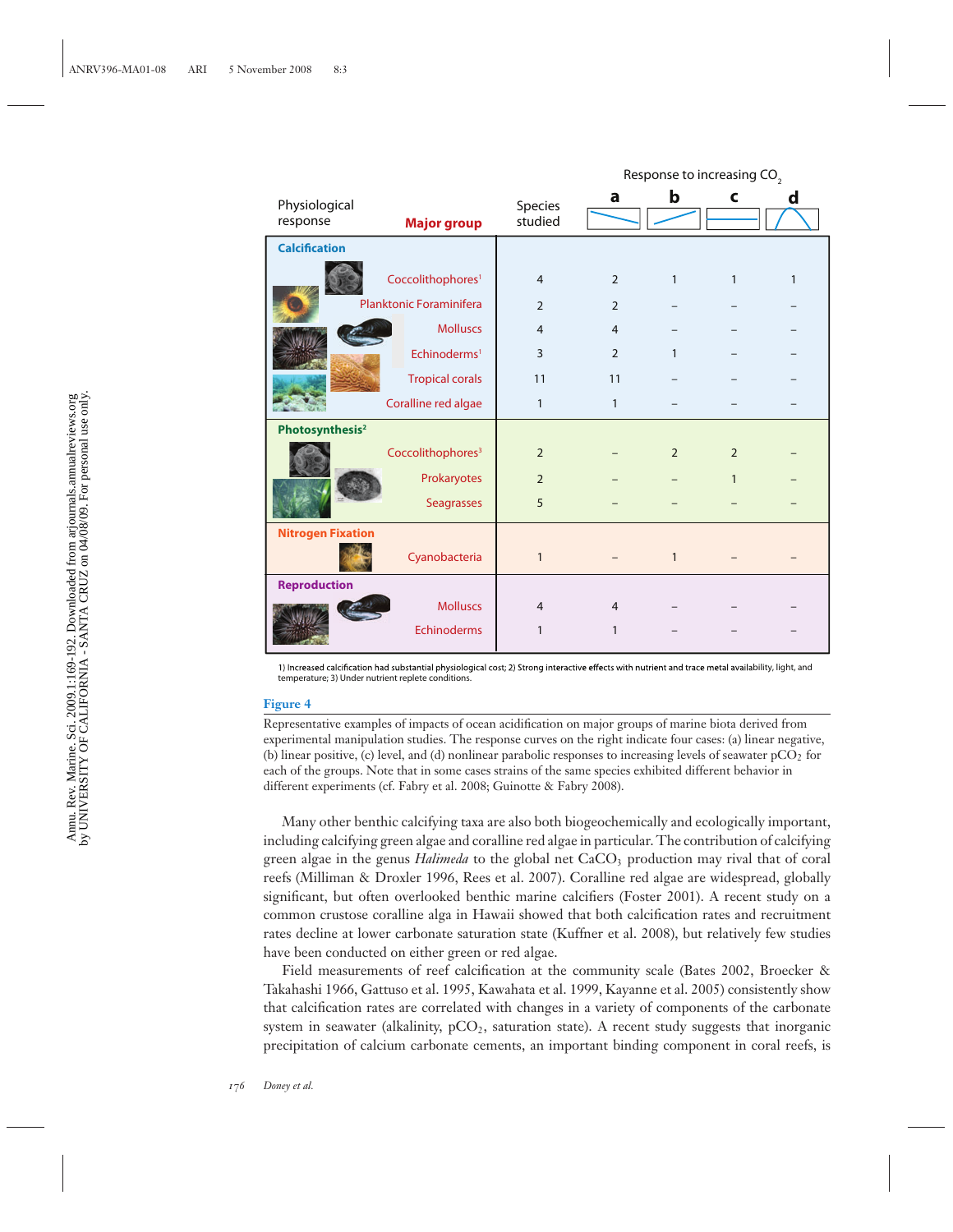correlated with saturation state and that the abundance of such cements may increase reef resistance to erosion (Manzello et al. 2008).

Coral reef ecosystems are defined by their ability to produce a net surplus of  $CaCO<sub>3</sub>$  that produces the reef structure (Kleypas et al. 2001). Reef structures typically span only 10–30 m in depth, but are structurally complex and support high marine biodiversity. During the repeated glacial to interglacial sea level transgressions from 3 Mya to the present, reef ecosystems thrived because their rapid accretion rates migrated the coral community upward and maintained the community within the minimum light levels for continued growth. Under increasing ocean acidification, not only will coral community calcification decrease, but also dissolution rates will increase (Langdon et al. 2000, Yates & Halley 2006), particularly for those reefs that are already near the limit for reef growth (e.g., higher latitude reefs). Interestingly, even though global warming may allow corals to migrate to higher latitudes (Precht & Aronson 2004), the decrease in reef  $CaCO<sub>3</sub>$  production may restrict reef development to lower latitudes where aragonite saturation levels can support calcium carbonate accumulation (Guinotte et al. 2003, Kleypas et al. 2001).

#### **Deep-Water Corals and Carbonate Mounds**

Deep-water scleractinian corals thrive in the subphotic waters of continental slopes, usually in depths of 200–1000 m. They are slow growing and often long lived, up to 1500 years old, and form habitat that supports high biodiversity and fisheries. The maximum depth of these communities, particularly of the aragonitic scleractinian corals, appears to coincide with the depth of the aragonite saturation horizon (Guinotte et al. 2006), which reaches an average depth of >2000 m in the North Atlantic, but can be as shallow as 200 m in the North Pacific Ocean (**Figure 2**). As in the case of their tropical counterparts, deep-water corals can produce large mounds of calcium carbonate, albeit much more slowly (Roberts et al. 2006). In contrast to the equatorward contraction of tropical coral reefs, it is the depth distribution of deep-water coral communities that will contract; the deepest communities will be the first to experience a shift from saturated to undersaturated conditions (**Figure 2**).

#### **Other Benthic Invertebrates**

Calcareous skeletal hard parts are widespread among benthic invertebrate phyla, yet apart from corals, few studies have investigated the effects of climate-relevant  $CO<sub>2</sub>$  increases on calcification in these fauna. Gazeau and coworkers (2007) reported that calcification rates in the mussel *Mytilus edulis* and the Pacific oyster *Crassostrea gigas* decreased by 25% and 10%, respectively, when grown at ∼740 ppmv CO2. Similarly, reduced shell growth was observed in the gastropod *Strombus lubuanus* and two sea urchin species when grown at 560 ppmv CO<sub>2</sub> over a 6-month period (Shirayama & Thorton 2005). Moreover, mussels, sea urchins (Michaelidis et al. 2005, Miles et al. 2007), and to a much lesser extent the crab *Necora puber* (Spicer et al. 2007) are sensitive to internal acidification of body fluids and use shell dissolution to compensate. Calcification in the arms of a burrowing brittle star increased when organisms were grown in low pH water (Wood et al. 2008; **Figure 4**, case b). However, decreased muscle mass in arms was also observed, which would reduce arm movement and likely decrease respiration and feeding. Thus, the enhanced calcification observed in short-term experiments would probably not be sustainable in the long-term.

The response of early developmental stages of benthic invertebrates to  $CO<sub>2</sub>$ -induced acidification of seawater has been investigated in bivalves and sea urchins. Kurihara & Shirayama (2004) reported reduced fertilization success, developmental rates, larval size, and spicule skeletogenesis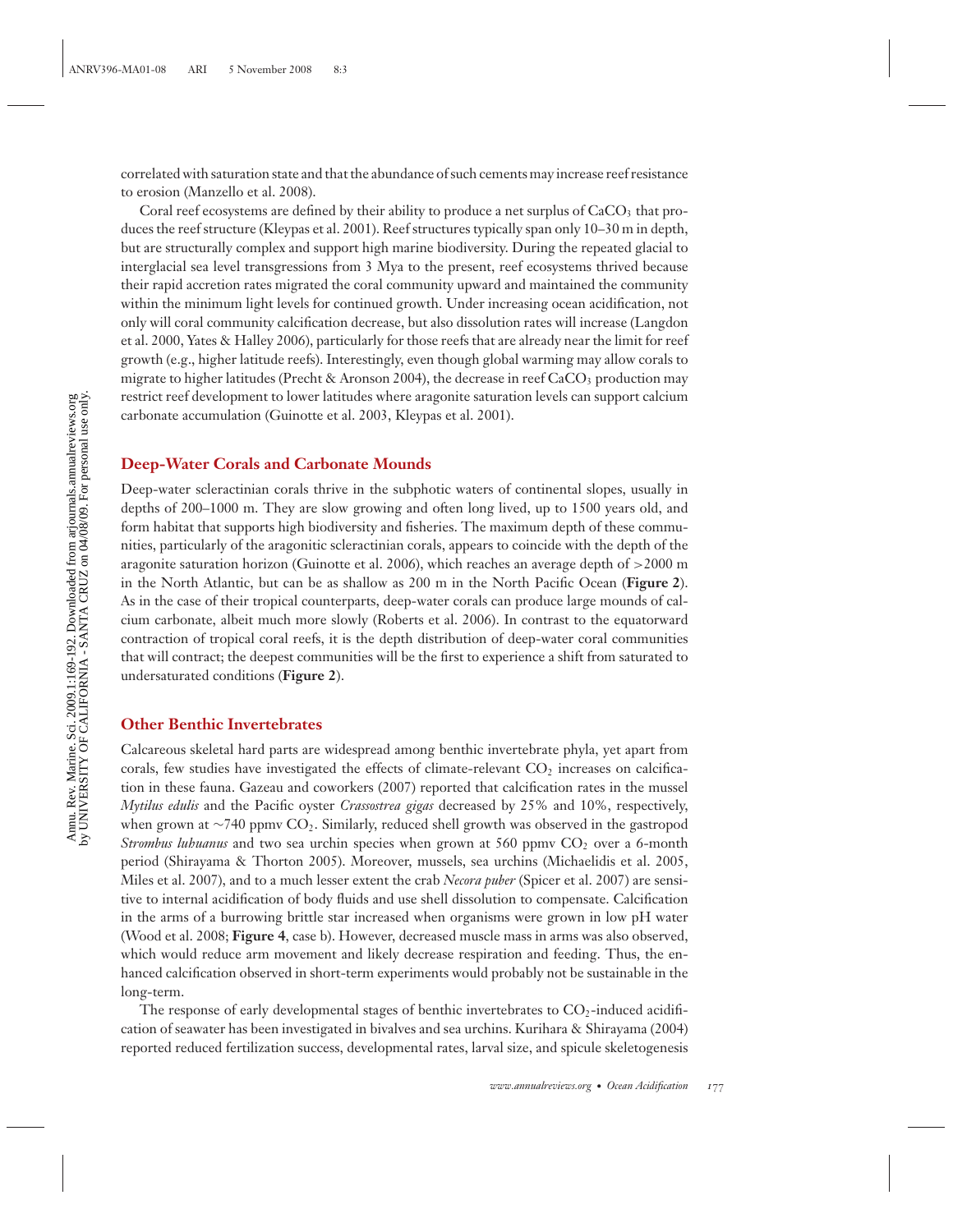**microatmosphere (**μ**atm):** a measure of seawater pCO<sub>2</sub>;

1 μatm =  $10^{-6}$  atm

with increasing  $CO<sub>2</sub>$  in the sea urchins *Hemicentrotus pulcherrimum* and *Echinodetra mathei*. When gametes of the oyster *C. gigas* were exposed to 2268 μatm pCO2, no differences in rates of fertilization or embryo development were observed, relative to the control group, until 24 h after fertilization, when more than  $80\%$  of the D-shaped larvae grown in high-CO<sub>2</sub> seawater displayed malformed shells or remained unmineralized (Kurihara et al. 2007).

#### **Planktonic Calcification**

The major calcareous plankton groups are calcite-forming coccolithophores and foraminifera and aragonite-forming euthecosomatous pteropods. Most planktonic studies have focused on coccolithophores, although to date these studies have covered only four of approximately 250 to 500 living coccolithophore species (Young et al. 2005) and revealed nonuniform calcification response to high-CO2/low-pH seawater (**Figure 4**). Many laboratory and mesocosm studies with the bloom-forming coccolithophore species of *Emiliania huxleyi* and *Gephyrocapsa oceanica* reported decreased calcification (**Figure 4**, case a) that ranged from  $-25\%$  to  $-66\%$  when  $pCO<sub>2</sub>$  was increased to 560–840 μatm (Riebesell et al. 2000; Zondervan et al. 2001, 2002; Sciandra et al. 2003; Delille et al. 2005; Engel et al. 2005).

Recently, Iglesias-Rodríguez and colleagues (2008) found a doubling of cell-specific calcification rates for laboratory *E. huxleyi* cultures grown at 750 μatm versus 300 μatm pCO<sub>2</sub> (**Figure 4**, case b). Overall size increased under high- $CO<sub>2</sub>$  conditions, as did size and mass of individual calcitic coccoliths that surround the cell surface. However, at the same time, significantly reduced growth rates at elevated pCO2 suggest that this *E. huxleyi* strain would be more at risk of outcompetition by other phytoplankton species under future high- $CO<sub>2</sub>$  conditions.

Similarly, Langer and coworkers (2006) found differing responses to elevated  $pCO<sub>2</sub>$  for two other coccolithophore species, both important in calcite export to sediments. The coccolithophore *Coccolithus pelagicus* exhibited no significant change in calcification for CO<sub>2</sub> varying from 150 to 915 μatm (**Figure 4**, case c). Calcification rates decreased and coccolith malformations increased for *Calcidiscus leptoporus* cultures in response to pCO<sub>2</sub> levels both above and below present-day values (**Figure 4**, case d). In contrast, examination of Atlantic Ocean sediments from the Last Glacial Maximum (LGM), when surface water  $pCO<sub>2</sub>$  was approximately 200  $\mu$ atm, revealed no malformed coccoliths in *C. leptoporus*, suggesting that this species was adapted to low CO<sub>2</sub> during the LGM and has subsequently adjusted to elevated modern  $CO<sub>2</sub>$ . Such resiliency is consistent with the findings of Iglesias-Rodríguez and colleagues (2008), who examined a highresolution sediment core and observed a distinct increase in the average coccolith mass, dominated by *C. leptoporous* and *C. pelagicus*, from 1960 to 2000 that follows the rise in atmospheric  $CO<sub>2</sub>$ .

In laboratory experiments with two species of symbiont-bearing, planktonic foraminifera, shell mass decreased as carbonate ion concentration decreased (Spero et al. 1997; Bijma et al. 1999, 2002). When grown in seawater chemistry equivalent to 560 and 740 ppmv  $CO<sub>2</sub>$ , the shell mass of foraminifers *Orbulina universa* and *Globigerinoides sacculifer* declined by 4–8% and 6–14%, respectively, compared with preindustrial  $CO<sub>2</sub>$  controls.

Data from a single species of euthesomatous pteropod (*Clio pyramidata*) indicate net shell dissolution occurs in live pteropods when the saturation state of seawater with respect to aragonite is forced to  $\Omega < 1.0$  (Orr et al. 2005, Fabry et al. 2008). Even though the animals were actively swimming, shell dissolution occurs within 48 hours when live pteropods, collected in the subarctic Pacific, are exposed to aragonite undersaturation levels similar to those projected for Southern Ocean surface waters by year 2100.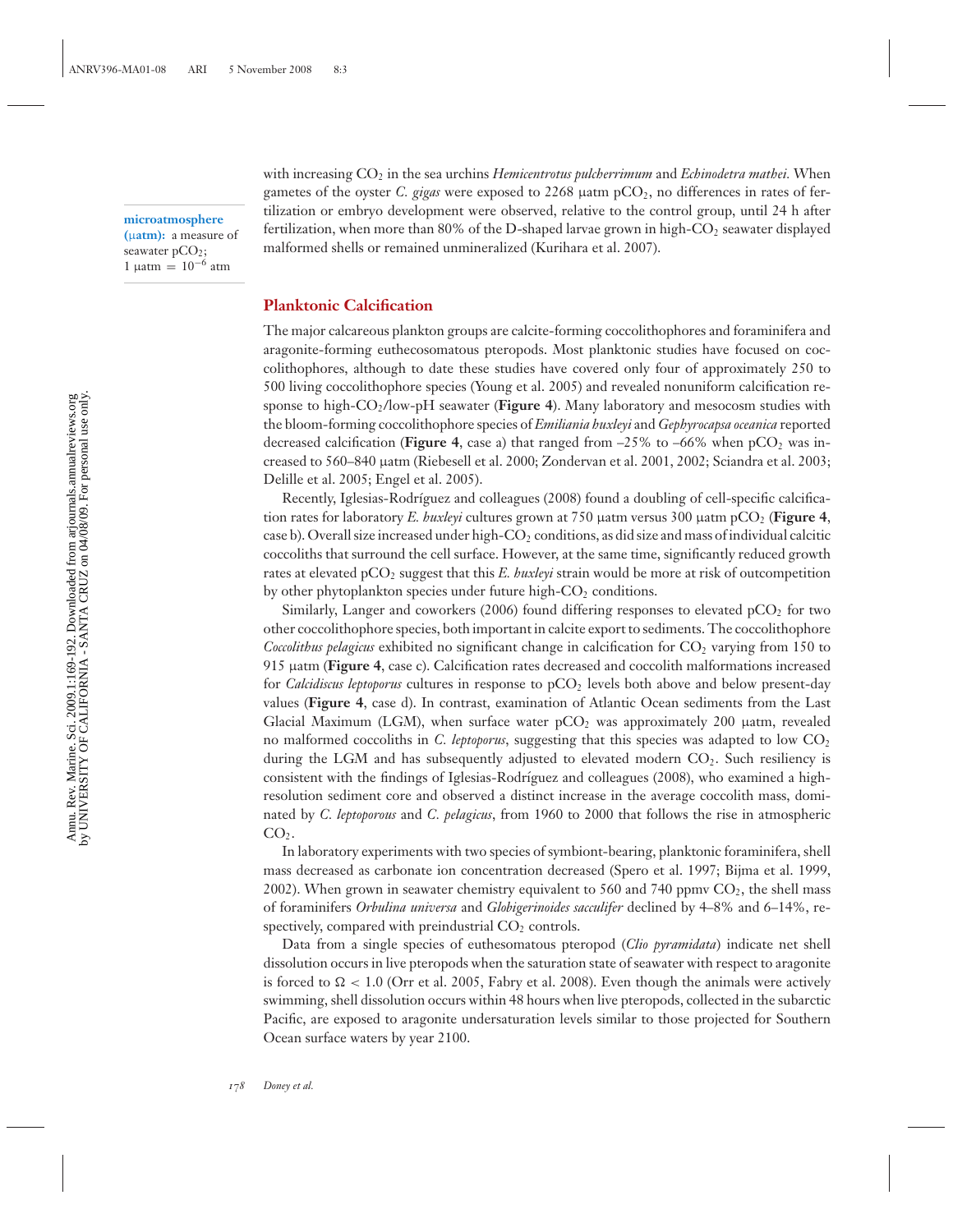#### **Primary Production and Nitrogen Fixation**

Carbon-concentrating mechanisms enable most marine phytoplankton species to accumulate intracellular inorganic carbon either as  $CO<sub>2</sub>$  or  $HCO<sub>3</sub><sup>-</sup>$  or both (Giordano et al. 2005). Largely because of these mechanisms, most marine phytoplankton tested in single-species laboratory studies and field population experiments show little or no change in photosynthetic rates when grown under high pCO2 conditions equivalent to ∼760 μatm (Tortell et al. 1997, Hein & Sand-Jensen 1997, Burkhardt et al. 2001, Tortell & Morell 2002, Rost et al. 2003, Beardall & Raven 2004, Giordano et al. 2005, Martin & Tortell 2006). In contrast, the widely distributed coccolithophore *E. huxleyi* has low affinity for inorganic carbon and could be carbon limited in the modern ocean (Rost & Riebesell 2004). Whether *E. huxleyi* will show increased rates of photosynthesis with progressive oceanic uptake of atmospheric  $CO<sub>2</sub>$  may depend on nutrient and trace metal availability, light conditions, and temperature (Zondervan 2007).

In a recent mesocosm  $CO<sub>2</sub>$  manipulation study with a phytoplankton community dominated by diatoms and coccolithophores, Riebesell and coworkers (2007) reported 27% and 39% higher  $CO<sub>2</sub>$  uptake in experimental pCO<sub>2</sub> treatments of 700 and 1050  $\mu$ atm, respectively, relative to the 350 μatm pCO2 treatment. Direct extrapolation of such experimental results to large-scale ocean regions may be problematic, however. The global warming that accompanies ocean acidification increases thermal stratification of the upper ocean, thereby reducing the upwelling of nutrients, and has been linked to observed decreases in phytoplankton biomass and productivity on a global basis (Behrenfeld et al. 2006).

Fu and coworkers (2007) explored in culture the physiological responses of two key marine photosynthetic cyanobacteria to warmer, more  $CO<sub>2</sub>$ -rich conditions. They observed only minimal changes for *Prochlorococcus*, whereas for *Synechococcus* they measured greatly elevated photosynthesis rates and a 20% increase in cellular C:P and N:P ratios. The CO<sub>2</sub> and temperature responses were synergistic; that is, the change in photosynthesis for warm, high-CO<sub>2</sub> conditions was much greater than the sum of the responses to either factor individually.

Although seagrasses are able to utilize  $\mathrm{HCO_{3}^{-}},$  most species do so inefficiently. In all species tested to date, light-saturated photosynthetic rates increase dramatically with increased dissolved CO2(aq) concentration (Zimmerman et al. 1997, Short & Neckles 1999, Invers et al. 2001). In experiments with the eelgrass *Zostera marina*, Palacios & Zimmerman (2007) reported an increase in biomass and reproductive output under high- $CO<sub>2</sub>$  conditions, suggesting potentially higher productivity of seagrasses that form a critical habitat for many fish and invertebrate species. The benefits from  $CO_2$ -enriched seawater, however, may be offset by the negative effects of increased temperature on vegetative growth (Ehlers et al. 2008).

Nitrogen-fixing cyanobacteria in the genus *Trichodesmium*, which support a large fraction of primary productivity in low nutrient areas of the world's oceans, show increased rates of carbon and nitrogen fixation and increased C/N ratios under elevated pCO2 (Hutchins et al. 2007, Barcelos e Ramos et al. 2007). At CO2 levels of 750 ppmv, *Trichodesmium* CO2 fixation rates increased by 15–128% and  $N_2$  fixation rates increased by 35–100% relative to the rates in present day  $CO_2$ conditions (Hutchins et al. 2007).

### **ECOLOGICAL AND BIOGEOCHEMICAL IMPACTS**

#### **Food Webs and Ecosystems**

The limited number of studies conducted at climate-relevant  $CO<sub>2</sub>$  levels hampers predictions of the impacts of ocean acidification on marine ecosystems (Fabry et al. 2008). Nevertheless, many CaCO<sub>3</sub>-secreting organisms clearly exhibit reduced calcification with elevated CO<sub>2</sub> and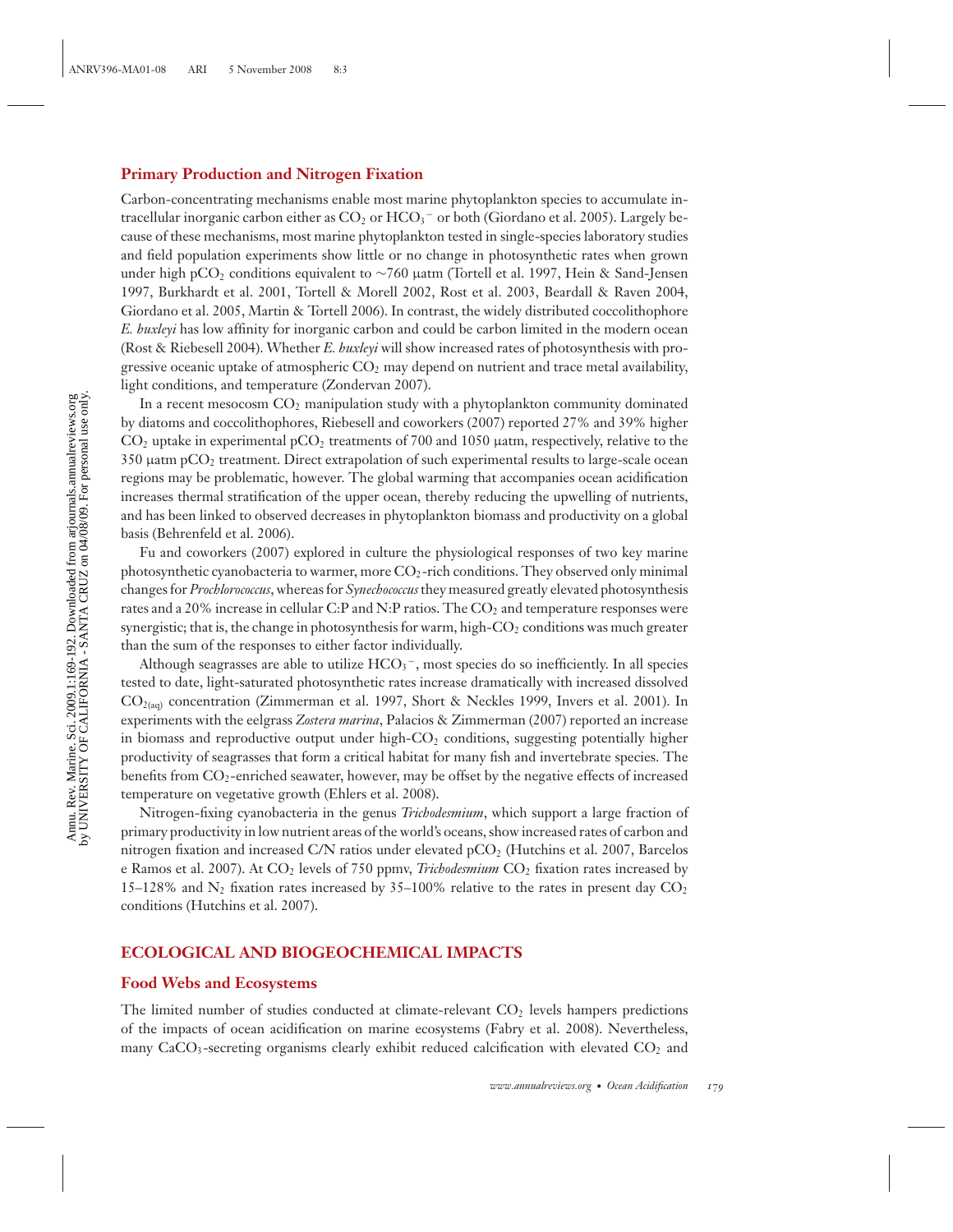decreasing pH and  $\text{CO}_3{}^{2-}$ . Assuming calcified structures provide protection from predators and/or other benefits to the organism, these calcifiers will either need to adapt to the changing seawater chemistry, shift their distributions to more carbonate ion–rich regions, or be adversely impacted. In an intriguing field study, Hall-Spencer et al. (2008) quantify dramatic shifts in the nearshore benthic community in the vicinity of natural subsurface volcanic  $CO<sub>2</sub>$  vents. Consistent with expectations from laboratory studies, the regions near the vents under high- $CO<sub>2</sub>$ , low-pH water were marked by the absence of scleractinian corals and reduced abundances in sea urchins, coralline algae, and gastropds. The vent areas were dominated instead by seagrasses with an increased frequency of non-native, invasive species.

One clear threshold that will affect marine organisms is when surface waters become undersaturated with respect to their shell mineralogy. Surface waters of high latitude regions, for example, are projected to become undersaturated with respect to aragonite as early as 2050 (Orr et al. 2005), and the progressive shoaling of the aragonite saturation horizon will likely limit aragonitic organisms and change food web dynamics. Euthecosomatous pteropods are important components of polar and subpolar regions, where their densities can reach upward of thousands of individuals per cubic meter (Bathmann et al. 1991, Pane et al. 2004), and they are prey for a variety of zooplankton and fish predators. In the North Pacific, pteropods can be important prey of juvenile pink salmon, accounting in some years for >60% by weight of their diet (Armstrong et al. 2005). If pteropods cannot adapt to living continuously in seawater that is undersaturated with respect to aragonite, their ranges will contract to shallower depths and lower latitudes. Detection of such acidification-driven population shifts will be difficult because of a lack of baseline data on their current distributions and abundances.

More subtle ecological effects are also likely to occur, but are less predictable and will be more difficult to detect. For one, the calcification thresholds of many organisms do not coincide with the chemical threshold where saturation state  $\Omega = 1$ , but instead can occur at both higher and lower values. Many reef-building corals, for example, appear to cease calcification at aragonite saturation as high as 2.0. A slowdown in calcification for any organism may (*a*) reduce its ability to compete with noncalcifying organisms, as observed when crustose coralline algae were exposed to high-CO2 conditions (Kuffner et al. 2008); (*b*) reduce the age at sexual maturity; (*c*) change its buoyancy; or (*d* ) change light behavior in the water column (Tyrrell et al. 1999). Given that many taxa exhibit species-specific effects (Fabry 2008, Ries et al. 2008), each of these changes is likely to affect community dynamics in complicated ways, similar to the projected effects of temperature increases on terrestrial communities. Even small variations in species' responses will become amplified over successive generations and could drive major reorganizations of planktonic and benthic ecosystems. In the North Sea, one study has provided an interesting link between decreasing ocean pH and increasing jellyfish frequency since 1970 (Attrill et al. 2007).

However, ocean acidification is not occurring in isolation; it is one of many stressors related to climate change and other factors. The already difficult challenge of predicting the ecological effects of ocean acidification is magnified by these simultaneous changes, especially because the pace of the changes is unprecedented except for the most abrupt catastrophic events in Earth's history (e.g., the bolide impact that caused the Cretaceous-Tertiary extinction).

#### **Oceanic CaCO3 Budget**

Despite the increasing evidence that calcification in many organisms will decline in the face of increased  $CO<sub>2</sub>$  levels (**Figure 4**), the impact on the global  $CaCO<sub>3</sub>$  budget remains poorly constrained. Estimates of carbonate production in the water column have large uncertainties that range from 0.6–1.6 ± 0.3 Pg C yr−<sup>1</sup> based on satellite- and sediment-trap-derived estimates of carbonate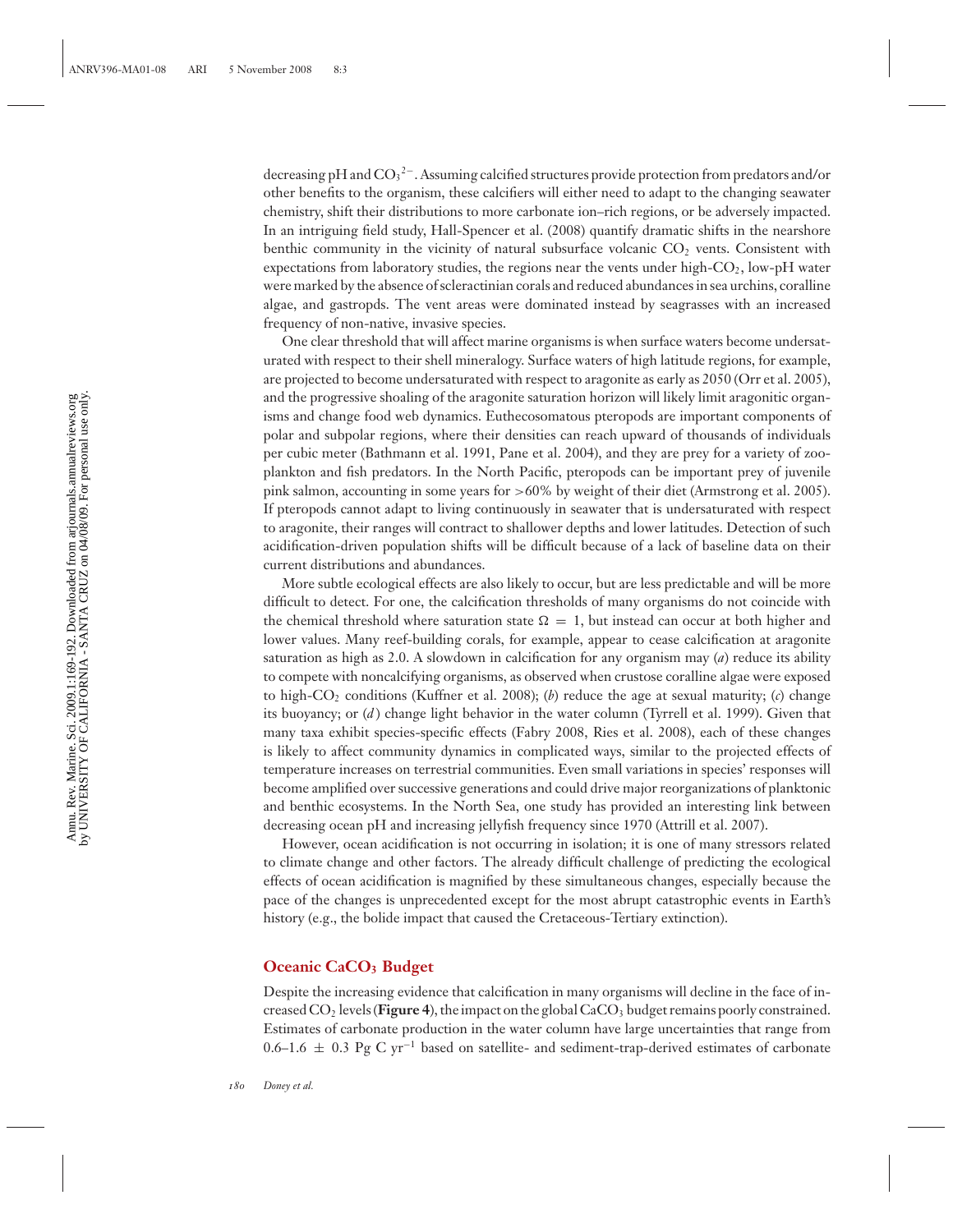| <b>Flux</b> term                                   | <b>Flux estimate</b><br>mmol CaCO <sub>3</sub> m <sup>-2</sup> d <sup>-1</sup> | <b>Flux estimate</b><br>$\rm{Pg} \rm{C} \rm{yr}^{-1}$ |
|----------------------------------------------------|--------------------------------------------------------------------------------|-------------------------------------------------------|
| Production in the euphotic zone                    | $0.4 - 1.0$                                                                    | $0.5 - 1.6$                                           |
| Export from the surface (models)                   | $0.3 - 1.1$                                                                    | $0.4 - 1.8$                                           |
| Dissolution from 200 to 1500 m                     |                                                                                |                                                       |
| Atlantic                                           | 0.3                                                                            | 0.1                                                   |
| Indian                                             | 1.1                                                                            | 0.3                                                   |
| Pacific                                            | 0.8                                                                            | 0.6                                                   |
| Total                                              |                                                                                | 1.0                                                   |
| Export to sediment traps below 2000 m <sup>*</sup> | $0.24 \pm 0.03$                                                                | $0.4 \pm 0.05$                                        |
| Dissolution on sea floor below 2000 m              | $0.24 \pm 0.17$                                                                | $0.4 \pm 0.3$                                         |
| Atlantic and Pacific only                          |                                                                                |                                                       |
| Burial in sediments                                | 0.08                                                                           | 0.1                                                   |

**Table 1 Summary of CaCO**<sup>3</sup> **flux estimates for the ocean updated from Berelson et al. (2007)**

∗Data from Honjo et al. (2008).

production (Balch et al. 2007, Milliman 1993) (**Table 1**) to 0.4–1.8 Pg C yr−<sup>1</sup> based on models of carbonate export (Moore et al. 2004, Murnane et al. 1999). Production rates estimated from seasonal surface-ocean alkalinity changes yield a minimum estimate of 1.4  $\pm$  0.3 Pg C yr<sup>−1</sup> (Lee 2001), which is consistent with the higher estimates. On the dissolution side, the estimates range from 0.5–1.0 Pg C yr−<sup>1</sup> based on sediment trap studies (Honjo et al. 2008), alkalinity gradients and water mass ages (Berelson et al. 2007, Feely et al. 2004, Sarmiento et al. 2002), and models (Gehlen et al. 2007). Carbonate burial in deep marine sediments is estimated to be 0.1 Pg C yr−<sup>1</sup> (**Table 1**).

Because ocean acidification is expected to decrease  $CaCO<sub>3</sub>$  saturation states (**Figure 1***b* and *c*) and increase dissolution rates, ocean alkalinity and the ocean's capacity to take up more  $CO<sub>2</sub>$  from the atmosphere will presumably increase. If all carbonate production were shut down by ocean acidification, the atmospheric  $CO<sub>2</sub>$  would decline by approximately 10–20 ppmv (Gruber et al. 2004). In the near-term this may be observed first in coastal regions where coral reef calcification rates could decrease by as much as 40% by the end of this century (Andersson et al. 2005, 2007). However, over the same timeframe, the uptake rate of anthropogenic carbon dioxide from the atmosphere could completely overwhelm these natural buffering mechanisms so the ocean's efficiency for taking up carbon will probably decline with time over the next two centuries.

#### **Carbon and Nutrient Cycling**

Ocean acidification also has the potential to alter ocean biogeochemical dynamics for organic carbon and nutrients via several more indirect pathways. Increased carbonate dissolution in the water column could decrease the contribution of  $CaCO<sub>3</sub>$  to the ballasting of organic carbon to the deep sea (Armstrong et al. 2002, Klaas & Archer 2002, Passow 2004), causing more organic carbon to remineralize in shallow waters and decreasing the ocean's  $CO<sub>2</sub>$  uptake efficiency. Laboratory and mesocosm experiments suggest a shift toward organic matter with higher C/N ratios for individual phytoplankton species and plankton communities grown at high  $CO<sub>2</sub>$ . This could degrade the food quality for heterotrophic zooplankton and microbial consumers.

Changing elemental stoichiometries is one of the few mechanisms by which biology can alter ocean carbon storage (Boyd & Doney 2003), and higher C/N ratios in export material would make the ocean biological pump more efficient in exporting carbon to depth. Another such lever is nitrogen fixation because it decouples the otherwise tight connection between inorganic carbon

**Anthropogenic carbon dioxide:**

excess carbon dioxide added to ocean and atmosphere from human fossil fuel combustion and deforestation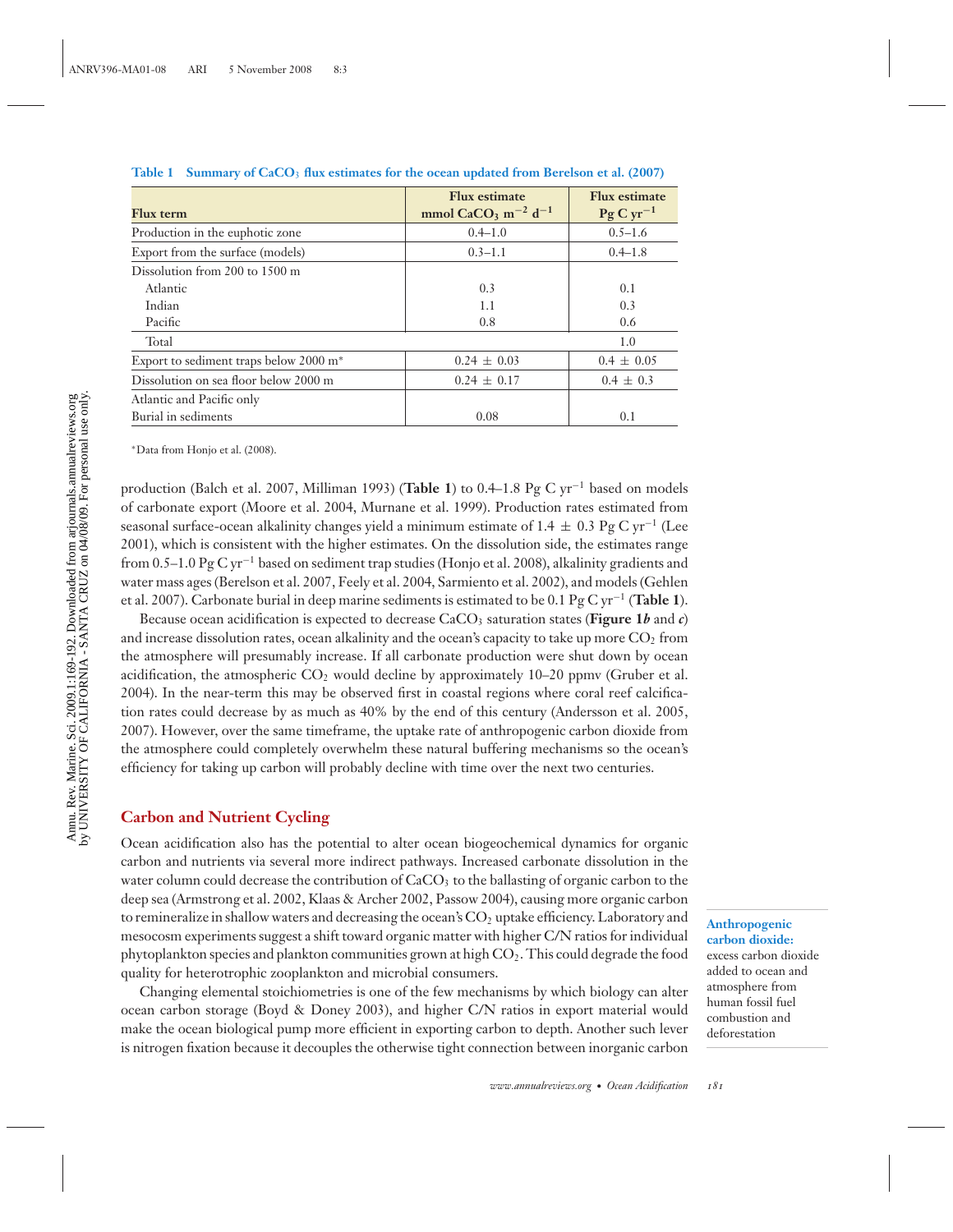and nitrogen in the water column. Higher nitrogen fixation rates at elevated  $CO<sub>2</sub>$  would provide additional new nitrogen in low-nutrient subtropical regions, zones where future primary production is expected otherwise to decline because of increased vertical stratification and reduced vertical nutrient inputs from below (Boyd & Doney 2002). The actual increase in nitrogen fixation, however, could be limited by phosphorus and iron supplies.

#### **Chemical Speciation in Seawater**

A major but underappreciated consequence of ocean acidification will be broad alterations of inorganic and organic seawater chemistry beyond the carbonate system. Analogous to the dramatic changes in the carbonate speciation, i.e., the measurable decrease in the concentration of carbonate ion and the increase in bicarbonate and aqueous  $CO<sub>2</sub>$ , many other so-called weak acid species that undergo acid-base reactions in seawater will undergo significant speciation shifts with decreasing pH. Affected chemical species include those major elements such as boron, minor elements including phosphorus, silicon, and nitrogen, and trace elements such as iron, zinc, vanadium, arsenic, and chromium. For example, plots of chemical species concentration versus pH for phosphate, silicate, fluoride, and ammonia species as a function of pH show large changes with decreasing pH (figure 1.2.11 in Zeebe & Wolf-Gladrow 2001). These changes in speciation are important for understanding and modeling the responses of phytoplankton and other components of the marine ecosystem to changes in pH.

Similarly, many trace element species that are strongly hydrolyzed in seawater (e.g., aluminum, iron, chromium, bismuth, uranium) and form oxy-anion  $[MO_{x}-(OH)_{n}]$ , hydroxyl  $[M(OH)_{n}]$ , or carbonate complexes are also strongly influenced by variations in both temperature and pH (Byrne et al. 1988, Byrne 2002). These changes can directly affect their bioavailability to phytoplankton. For those species complexed with Cl<sup>−</sup> ion, pH influences are much weaker. However, the details of the metal speciation as a function of pH, as well as the speciation impacts on bioavailability, are not as well known for the trace elements as they are for the major and minor elements. Even less well known is the influence of pH on metal organic complexes that are also abundant in the euphotic regions of the oceans (Bruland & Lohan 2004).

In much the same manner, dissolved organic matter that undergoes hydrolysis reactions in seawater (e.g., organic acids, amino acids, nucleic acids, proteins, humic materials) will also be strongly influenced by changing pH. The overall impact of decreasing pH on the structure and function of these biologically important organic compounds is largely unknown. Consequently, more research is needed on how ocean acidification will impact trace metal and organic matter speciation and biogeochemical processes in the high- $CO<sub>2</sub>$  oceans of the future.

#### **GEOLOGICAL AND HISTORICAL EVIDENCE**

Historical evidence for changes in ocean carbonate chemistry and calcification rates has been sought over three basic timescales: the recent past (decades; preindustrial through present); glacialinterglacial cycles (thousands of years); and the Phanerozoic (past 540 Ma), with particular emphasis on the Cenozoic (past 65 Ma). Boron isotope measurements, for example, are often used as a proxy for ocean pH (Palmer et al. 1998, Pearson & Palmer 2002, Sanyal et al. 1996), whereas changes in the  $CaCO<sub>3</sub>$  response are inferred from organism calcification rates or the depth of  $CaCO<sub>3</sub>$  deposition in the deep ocean.

Several studies have examined the coral calcification records from the previous decades to centuries for evidence of a recent decline in calcification. Many of these studies found little to no evidence that ocean acidification has caused a measurable decrease in calcification rates (Bessat &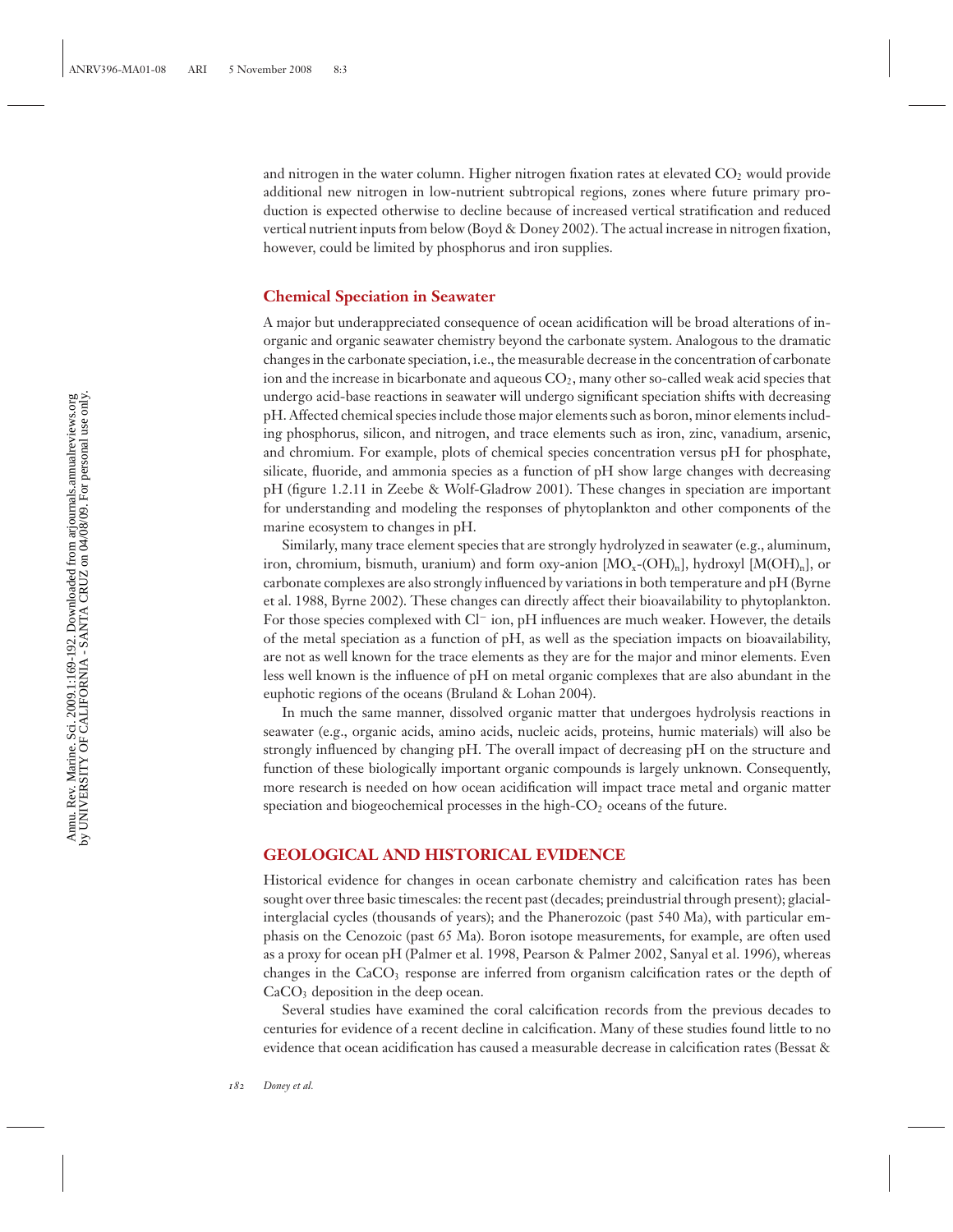Buigues 2001; Lough & Barnes 1997, 2000). Analysis of coral calcification records is confounded by the difficulty of detecting an acidification signal within a naturally highly variable record, and ideally would include multiple cores across multiple locations (Lough 2004). As previously mentioned, one such analysis conducted on a suite of coral cores from widely spaced locations on the Great Barrier Reef showed that calcification rates declined by 21% between 1988 and 2003, although the cause of the decrease could not be specifically ascribed to ocean acidification (Cooper et al. 2008). Boron isotopes from coral skeletons have also been used to detect changes in seawater pH on a coral reef, but the recorded pH changes did not correlate well with the calcification signal (Pelejero et al. 2005); indeed, the use of boron isotopes in corals as a pH proxy is not uniformly accepted (Blamart et al. 2007, Honisch et al. 2004).

Over glacial-interglacial cycles (thousands of years), atmospheric  $CO<sub>2</sub>$  concentrations fluctuated between approximately 180 and 290 ppmv in concert with changes in orbital changes that affect solar forcing at the Earth's surface. Concurrent cycles in  $CaCO<sub>3</sub>$  deposition and dissolution occurred on the sea floor due to CaCO<sub>3</sub> compensation (Broecker & Takahashi 1978). In fact, the term ocean acidification was first used to describe a decrease in carbonate ion concentration in the western equatorial Atlantic at the onset of the last glacial period (Broecker & Clark 2001). Various proxies (e.g., foraminiferal Zn/Ca and Mg/Ca ratios, boron isotopes, foraminiferal test characteristics) used to estimate changes in both surface and deep-ocean carbonate ion concentration tend to reinforce the  $CaCO<sub>3</sub>$  compensation hypothesis, but direct evidence for changes in the ocean carbonate system is lacking.

Over longer timescales (Ma), the paleontological record provides evidence for a strong correlation between atmospheric  $CO<sub>2</sub>$  and global temperature (Doney & Schimel 2007), but a lessthan-convincing correlation between atmospheric  $CO<sub>2</sub>$  concentration and estimated ocean pH. Periods of high atmospheric CO<sub>2</sub> concentrations are common throughout the geologic record and some periods (e.g., Permian and Cretaceous) exhibit massive shallow-water  $CaCO<sub>3</sub>$  deposits, including reef structures. Initially this appears to be a conundrum: If high atmospheric  $CO<sub>2</sub>$  concentration produces acidic seas, why were CaCO<sub>3</sub> production and preservation so prevalent in these earlier high-CO2 periods? The short answer to this question is that the carbonate saturation states may have been high during those periods despite the high  $pCO<sub>2</sub>$  levels. Fluid inclusions of seawater preserved in ancient halite deposits indicate that  $\rm Ca^{2+}, Mg^{2+}$  and  $\rm SO_4{}^{2-}$  concentrations have varied by factor of two over the past 600 Ma (Mackenzie & Lerman 2006). The long answer is complicated and requires an understanding of the timescales over which various processes (e.g., climate and atmospheric  $CO<sub>2</sub>$ , continental weathering, volcanism, methane clathrates, sea floor spreading) affect the carbon cycle and carbonate system in seawater (Dickens et al. 1995, Doney & Schimel 2007, MacKenzie & Morse 1992), as well as other long-term factors that affect calcification (e.g., biological evolution).

The most salient paleo-analog to the current atmospheric  $CO<sub>2</sub>$  increase is the strong ocean acidification event at the Paleocene-Eocene thermal maximum (PETM) 55 Mya. The PETM is marked by the sudden and massive carbon input to the ocean/atmosphere system, a shoaling of the deep ocean's calcite saturation horizon by at least 2 km in less than 2000 years that did not recover for tens of thousands of years, global warming of at least 5*◦*C in less than 10,000 years, and major shifts in marine planktonic communities (Kennett & Stott 1991; Zachos et al. 1993, 2003, 2005). The only major extinctions occurred within the benthic foraminifera, though it is unclear whether ocean acidification was the main factor or whether changes in ocean circulation led to anoxia in bottom waters (Zachos et al. 2008).

However, the similarity of the PETM and several comparable, but smaller, Eocene events to modern conditions is incomplete. First, whether the carbon excursion at the PETM was as rapid as the present-day excursion remains unclear. Second, the PETM and smaller events occurred

**PETM:** Paleocene-Eocene thermal maximum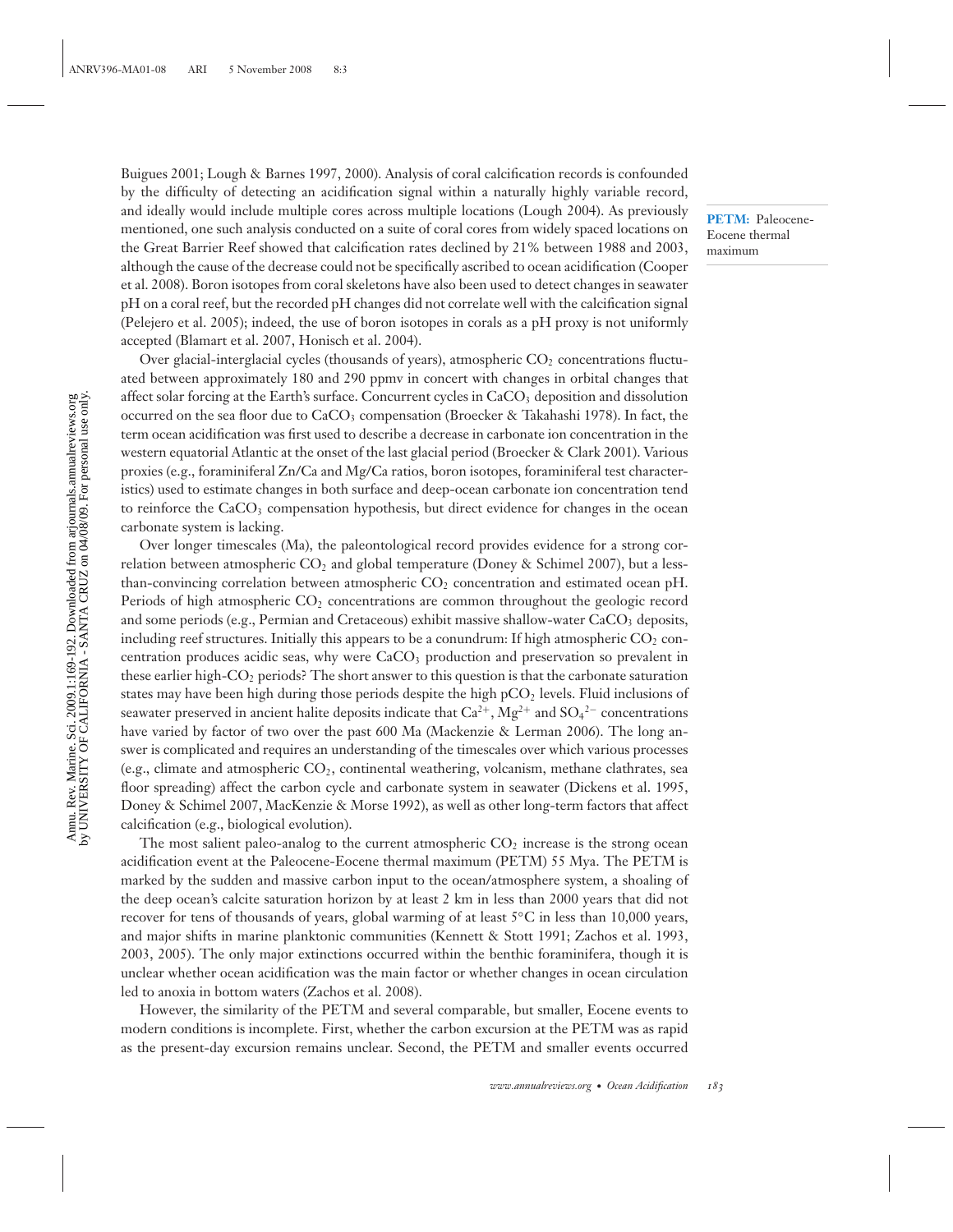within a background of already high  $CO<sub>2</sub>$  and global temperature. Third, the Mg:Ca ratio, an important factor that affects the carbonate mineralogy of many organisms, was also significantly different from that of today (Stanley & Hardie 2001). Finally, the marine biota during the PETM were also different. Corals and coral reefs had not yet re-established following the Cretaceous-Tertiary extinction (Wood 2001); modern coccolithophores are very different from those of the early Tertiary (Young 1994); and modern thecosomatous pteropod families appeared after the PETM, in the Eocene and Miocene (Lalli & Gilmer 1989).

#### **SUMMARY POINTS**

- 1. The surface ocean currently absorbs approximately one-third of the excess carbon dioxide  $(CO<sub>2</sub>)$  injected into the atmosphere from human fossil fuel use and deforestation, which leads to a reduction in pH and wholesale shifts in seawater carbonate chemistry.
- 2. The resulting lowering of seawater carbonate ion concentrations and the saturation state for calcium carbonate are well documented in field data, and the rate of change is projected to increase over the 21st century unless predicted future  $CO<sub>2</sub>$  emissions are curbed dramatically.
- 3. Acidification will directly impact a wide range of marine organisms that build shells from calcium carbonate, from planktonic coccolithophores and pteropods and other molluscs, to echinoderms, corals, and coralline algae. Many calcifying species exhibit reduced calcification and growth rates in laboratory experiments under high- $CO<sub>2</sub>$  conditions, whereas some photosynthetic organisms (both calcifying and noncalcifying) have higher carbon fixation rates under high  $CO<sub>2</sub>$ .
- 4. Our present understanding of potential ocean acidification impacts on marine organisms stems largely from short-term laboratory and mesocosm experiments; consequently, the response of individual organisms, populations, and communities to more realistic gradual changes is largely unknown (Boyd et al. 2008).
- 5. The potential for marine organisms to adapt to increasing  $CO<sub>2</sub>$  and the broader implications for ocean ecosystems are not well known; an emerging body of evidence suggests that the impact of rising  $CO<sub>2</sub>$  on marine biota will be more varied than previously thought, with both ecological winners and losers.
- 6. Ocean acidification likely will affect the biogeochemical dynamics of calcium carbonate, organic carbon, nitrogen, and phosphorus in the ocean as well as the seawater chemical speciation of trace metals, trace elements, and dissolved organic matter.
- 7. Acidification impacts processes so fundamental to the overall structure and function of marine ecosystems that any significant changes could have far-reaching consequences for the oceans of the future and the millions of people that depend on its food and other resources for their livelihoods.
- 8. Geo-engineering solutions that attempt to slow global warming without reducing atmospheric  $CO<sub>2</sub>$  concentration, such as injection of stratospheric aerosols (Crutzen 2006), will not reduce ocean acidification.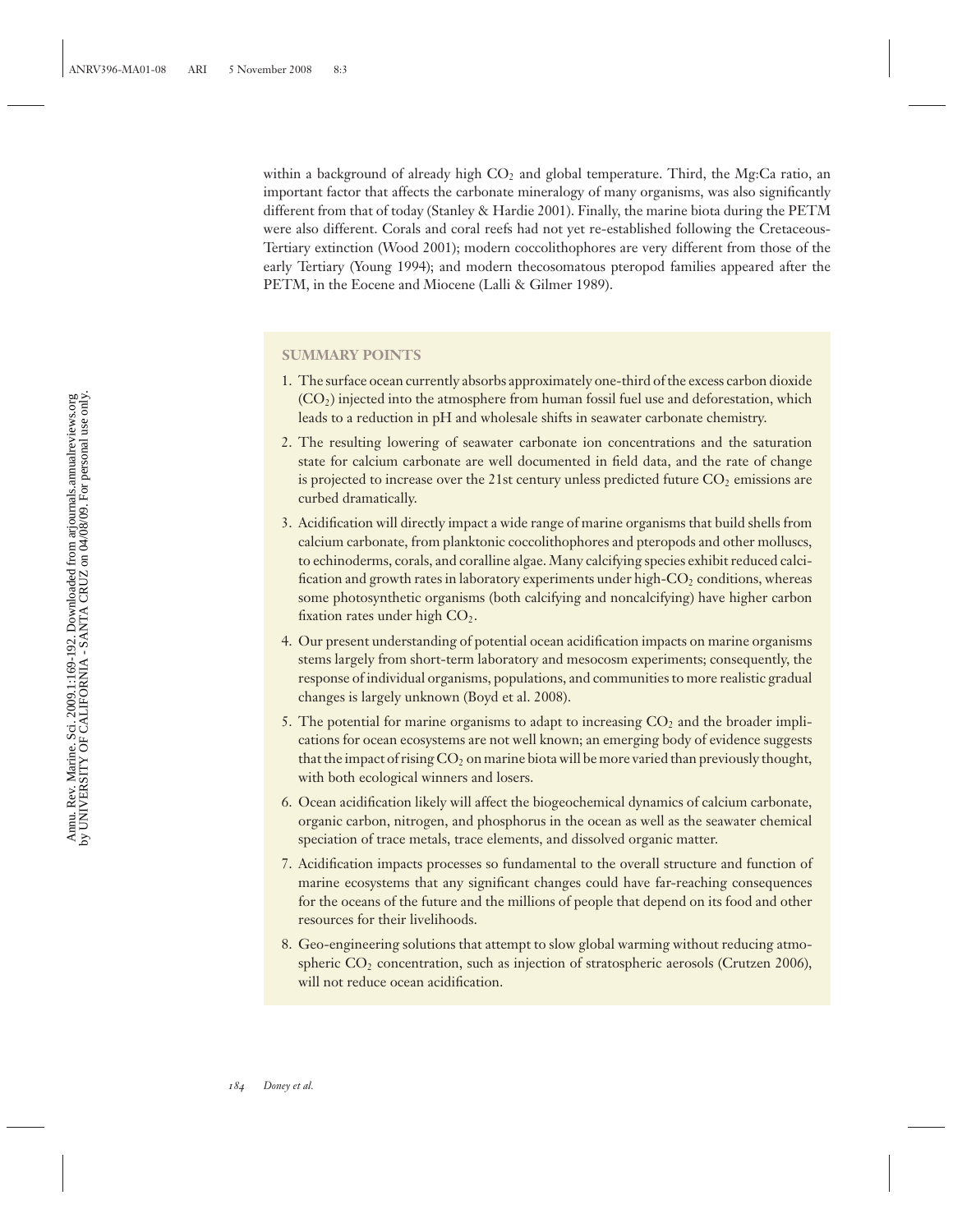#### **FUTURE ISSUES**

A fully integrated program of laboratory, mesocosm, field monitoring, and modeling approaches is required to provide policymakers with informed management strategies that address how humans might best mitigate or adapt to these long-term changes. This program should emphasize how changes in the metabolic processes at the cellular level will be manifested within the ecosystem or community structure, and how they will influence future climate feedbacks. A program should include the following components:

- 1. A systematic monitoring system with high-resolution measurements in time and space of atmospheric and surface water  $pCO<sub>2</sub>$ , carbonate, alkalinity, and pH to validate model predictions and provide the foundations for interpreting the impacts of acidification on ecosystems;
- 2. In regions projected to undergo substantial changes in carbonate chemistry, tracking of abundances and depth distributions of key calcifying and noncalcifying species at appropriate temporal and spatial scales to enable the detection of possible shifts and discrimination between natural variability and anthropogenic-forced changes;
- 3. Standardized protocols and data reporting guidelines for carbonate system perturbation and calcification experiments;
- 4. Manipulative laboratory experiments to quantify physiological responses, including calcification and dissolution, photosynthesis, respiration, and other sensitive indices useful in predicting  $CO<sub>2</sub>$  tolerance of ecologically and economically important species;
- 5. New approaches to investigate/address long-term subtle changes that more realistically simulate natural conditions;
- 6. Mesocosm and field experiments to investigate community and ecosystem responses (i.e., shifts in species composition, food web structure, biogeochemical cycling, and feedback mechanisms) to elevated  $CO<sub>2</sub>$  and potential interactions with nutrients, light, and other environmental variables;
- 7. Integrated modeling approach to determine the likely implications of ocean acidification processes on marine ecosystems and fisheries, including nested models of biogeochemical processes and higher trophic-level responses to address ecosystem-wide dynamics such as competition, predation, reproduction, migration, and spatial population structure; and
- 8. Robust and cost-effective methods for measuring  $pH$ ,  $pCO<sub>2</sub>$ , and dissolved total alkalinity on moored buoys, ships of opportunity, and research vessels, floats, and gliders.

### **DISCLOSURE STATEMENT**

The authors are not aware of any potential biases that might be perceived as affecting the objectivity of this review.

### **ACKNOWLEDGMENTS**

This work was jointly supported by the National Science Foundation (NSF) and the National Oceanic and Atmospheric Administration (NOAA). S.D. acknowledges support from NSF grant ATM-0628582. We also specifically acknowledge program managers Phil Taylor and Don Rice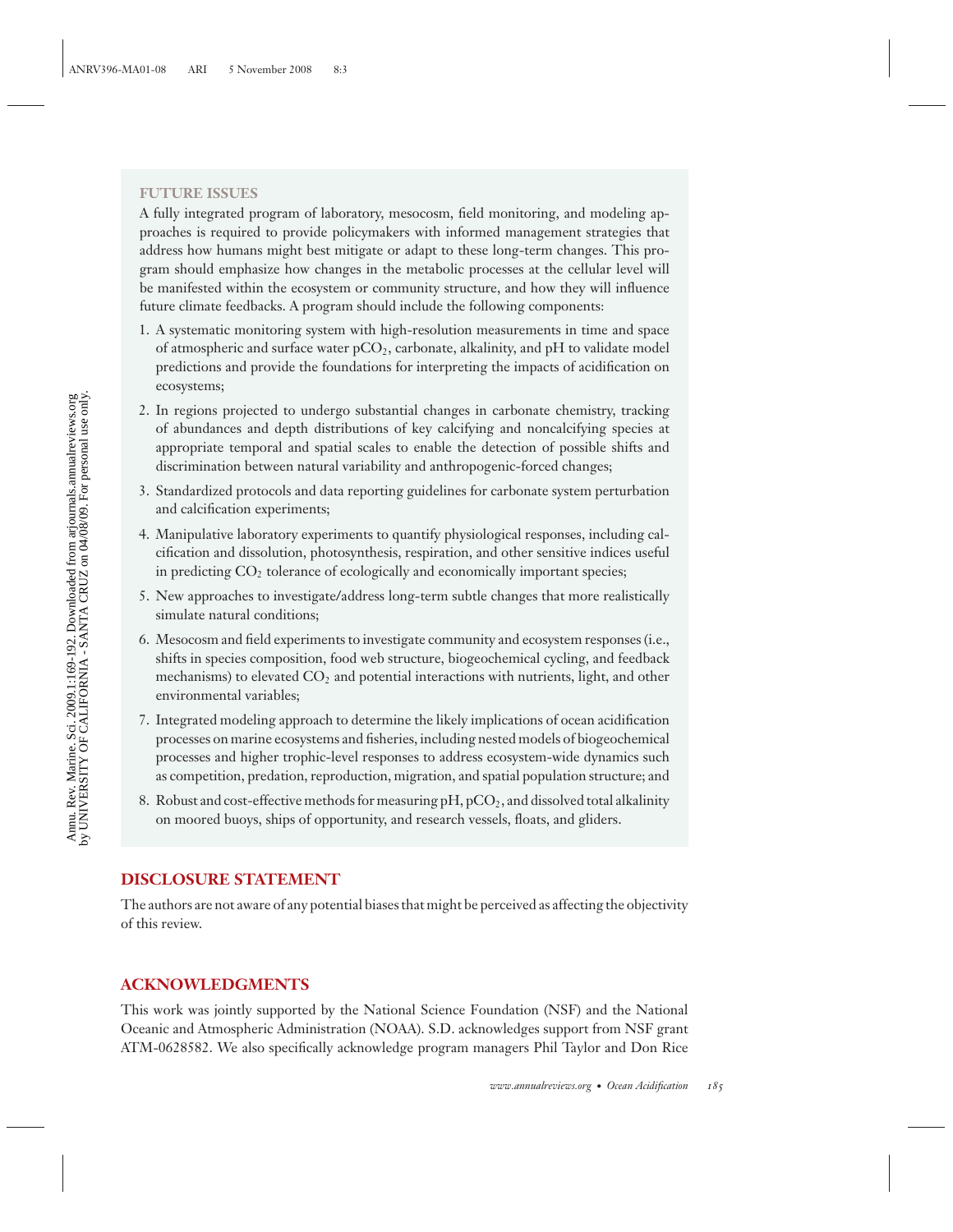of the NSF Biological and Chemical Oceanography Programs, respectively, and Baris Uz of the NOAA Climate Program for their support.

#### **LITERATURE CITED**

- Agegian CR. 1985. *The biogeochemical ecology of Porolithon gardineri (Foslie)*. Ph.D. Thesis. Univ. Hawaii. 178 pp.
- Andersson AJ, Bates NR, Mackenzie FT. 2007. Dissolution of carbonate sediments under rising  $pCO<sub>2</sub>$  and ocean acidification: observations from Devil's Hole, Bermuda. *Aquat. Geochem.* 13:237–64
- Andersson AJ, Mackenzie FT, Lerman A. 2005. Coastal ocean and carbonate systems in the high  $CO<sub>2</sub>$  world of the anthropocene. *Am. J. Sci.* 305:875–918
- Armstrong JL, Boldt JL, Cross AD, Moss JH, Davis ND, et al. 2005. Distribution, size, and interannual, seasonal and diel food habits of northern Gulf of Alaska juvenile pink salmon, *Oncorhynchus gorbuscha*. *Deep Sea Res. II* 52:247–65
- Armstrong RA, Lee C, Hedges JI, Honjo S, Wakeham SG. 2002. A new, mechanistic model for organic carbon fluxes in the ocean based on the quantitative association of POC with ballast minerals. *Deep Sea Res. II* 49:219–36
- Attrill MJ, Wright J, Edwards M. 2007. Climate-related increases in jellyfish frequency suggest a more gelatinous future for the North Sea. *Limnol. Oceanogr.* 52:480–85
- Balch WM, Drapeau D, Bowler B, Booth E. 2007. Prediction of pelagic calcification rates using satellite measurements. *Deep Sea Res. II* 54:478–95
- Barcelos e Ramos J, Biswas H, Schultz KG, LaRoche J, Riebesell U. 2007. Effect of rising atmospheric carbon dioxide on the marine nitrogen fixer *Trichodesmium*. *Glob. Biogeochem. Cycles* 21:GB2028
- Bates NR. 2002. Seasonal variability of the effect of coral reefs on seawater  $CO<sub>2</sub>$  and air-sea  $CO<sub>2</sub>$  exchange. *Limnol. Oceanogr.* 47:43–52
- Bathmann UV, Noji TT, von Bodungen B. 1991. Sedimentation of pteropods in the Norwegian Sea in autumn. *Deep Sea Res.* 38:1341–60
- Beardall J, Raven JA. 2004. The potential effects of global climate change in microalgal photosynthesis, growth and ecology. *Phycologia* 43:31–45
- Behrenfeld MJRT, O'Malley DA, Siegel CR, McClain JL, Sarmiento GC, et al. 2006. Climate-driven trends in contemporary ocean productivity. *Nature* 444:752–55
- Berelson WM, Balch WM, Najjar R, Feely RA, Sabine C, Lee K. 2007. Relating estimates of  $CaCO<sub>3</sub>$  production, export, and dissolution in the water column to measurements of  $CaCO<sub>3</sub>$  rain into sediment traps and dissolution on the sea floor: a revised global carbonate budget. *Glob. Biogeochem. Cycles* 21
- Bessat F, Buigues D. 2001. Two centuries of variation in coral growth in a massive *Porites* colony from Moorea (French Polynesia): a response of ocean-atmosphere variability from south central Pacific. *Palaeogeogr. Palaeoclim. Palaeoecol.* 175:381–92
- Bijma J. 1991. Lunar pulses of carbonate output by spinose planktonic Foraminifera. In *Protozoa and Their Role in Marine Processes*, ed. PC Reid, CM Turley, PH Burkill, pp. 353–54. Plymouth: Elsevier
- Bijma J, Honisch B, Zeebe RE. 2002. Impact of the ocean carbonate chemistry on living foraminiferal shell weight: comment on "Carbonate ion concentration in glacial-age deepwaters of the Caribbean Sea" by W.S. Broecker and E. Clark. *Geochem. Geophys. Geosys.* 3(11):1064
- Bijma J, Spero HJ, Lea DW. 1999. Reassessing foraminiferal stable isotope geochemistry: impact of the oceanic carbonate system (experimental results). In *Use of Proxies in Paleoceanography: Examples from the South Atlantic*, ed. G Fischer, G Wefer, pp. 489–512. Springer-Verlag
- Blamart D, Rollion-Bard C, Meibom A, Cuif JP, Juillet-Leclerc A, Dauphin Y. 2007. Correlation of boron isotopic composition with ultrastructure in the deep-sea coral *Lophelia pertusa*: implications for biomineralization and paleo-pH. *Geochem. Geophys. Geosys.* 8:Q12001
- Borowitzka MA. 1981. Photosynthesis and calcification in the articulated coralline red algae *Amphiroa anceps* and *Amphiroa foliacea*. *Mar. Biol.* 62:17–23
- Boyd PW, Doney SC. 2002. Modelling regional responses by marine pelagic ecosystems to global climate change. *Geophys. Res. Lett.* 29:1806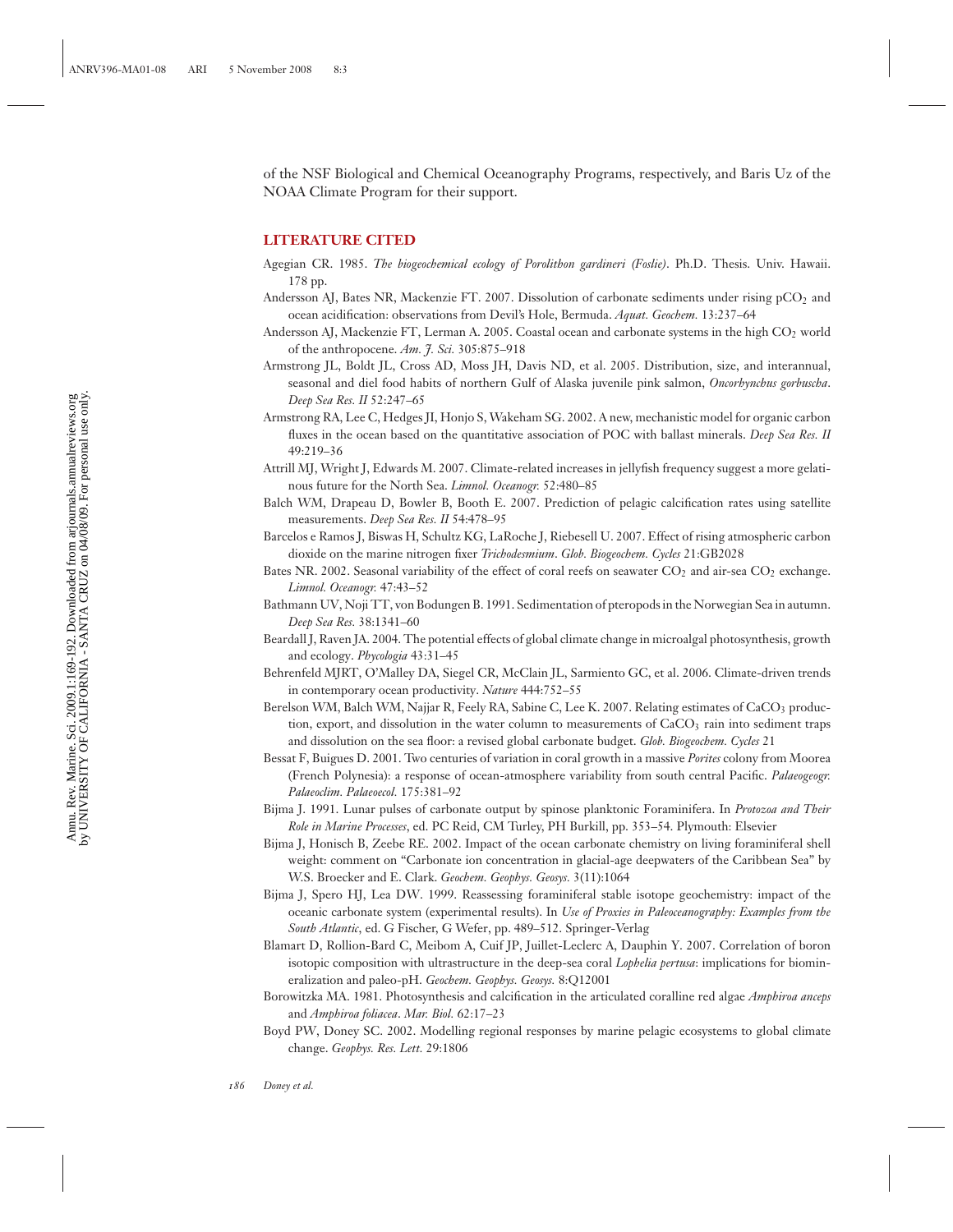- Boyd P, Doney SC. 2003. The impact of climate change and feedback process on the ocean carbon cycle. In *Ocean Biogeochemistry*, ed. M. Fasham, pp. 157–93. Springer
- Boyd P, Doney SC, Strzepek R, Dusenberry J, Lindsay K, Fung I. 2008. Climate-mediated changes to mixedlayer properties in the Southern Ocean: assessing the phytoplankton response. *Biogeosciences* 5:847–64
- Brewer PG, Sarmiento JL, Smethie WM. 1985. The Transient Tracers in the Ocean (TTO) program—the North-Atlantic Study, 1981—the Tropical Atlantic Study, 1983. *J. Geophys. Res. Oceans* 90:6903–5
- Broecker WS. 2003. The oceanic CaCO3 cycle. In *The Oceans and Marine Geochemistry, Treatise on Geochemistry*, ed. H Elderfield, pp. 529–49. London: Elsevier
- Broecker W, Clark E. 2001. A dramatic Atlantic dissolution event at the onset of the last glaciation. *Geochem. Geophys. Geosystems* 2:1065
- Broecker WS, Takahashi T. 1978. Relationship between lysocline depth and in situ carbonate ion concentration. *Deep Sea Res.* 25:65–95
- Broecker WS, Takahashi T. 1966. Calcium carbonate precipitation on the Bahama Banks. *J. Geophys. Res.* 71:1575–602
- Bruland KW, Lohan MC. 2004. The control of trace metals in seawater. In *The Oceans and Marine Geochemistry, Treatise on Geochemistry*, Vol. 6. ed. H. Elderfield. Elsevier
- Burkhardt S, Amoroso G, Riebesell U, Sültemeyer D. 2001.  $CO<sub>2</sub>$  and  $HCO<sub>3</sub>$  uptake in marine diatoms acclimated to different CO<sub>2</sub> concentrations. *Limnol. Oceanogr*. 46:1378-91
- Byrne RH, Kump LR, Cantrell KJ. 1988. The influence of temperature and pH on trace metal speciation in seawater. *Mar. Chem.* 25:163–81
- Byrne RH. 2002. Inorganic speciation of dissolved elements in seawater: the influence of pH on concentration ratios. *Geochem. Trans.* 3:11
- Caldeira K, Wickett ME. 2003. Anthropogenic carbon and ocean pH. *Nature* 425:365
- Caldeira K, Wickett ME. 2005. Ocean model predictions of chemistry changes from carbon dioxide emissions to the atmosphere and ocean. *J. Geophys. Res Oceans* 110:C09S4
- Chung SN, Lee K, Feely RA, Sabine CL, Millero FJ, et al. 2003. Calcium carbonate budget in the Atlantic Ocean based on water column inorganic carbon chemistry. *Glob. Biogeochem. Cycles* 17:1093
- Chung SN, Park GH, Lee K, Key RM, Millero FJ, et al. 2004. Postindustrial enhancement of aragonite undersaturation in the upper tropical and subtropical Atlantic Ocean: the role of fossil fuel CO<sub>2</sub>. *Limnol. Oceanogr.* 49:315–21
- Cooper TF, De 'Ath G, Fabricius KE, Lough JM. 2008. Declining coral calcification in massive *Porites* in two nearshore regions of the northern Great Barrier Reef. *Glob. Chang. Biol.* 14:529–38
- Craig H, Turekian KK. 1976. GEOSECS Program—1973–1976. *Earth Planet. Sci. Lett.* 32:217–19
- Craig H, Turekian KK. 1980. The GEOSECS Program—1976–1979. *Earth Planet. Sci. Lett.* 49:263–65
- Crutzen PJ. 2006. Albedo enhancement by stratospheric sulfur injections: a contribution to resolve a policy dilemma? *Clim. Chang.* 77:211–20
- Delille B, Harlay J, Zondervan I, Jacquet S, Chou L, et al. 2005. Response of primary production and calcification to changes of pCO2 during experimental blooms of the coccolithophorid *Emiliania huxleyi*. *Glob. Biogeochem. Cycles* 19:GB2023
- Dickens GR, Oneil JR, Rea DK, Owen RM. 1995. Dissociation of oceanic methane hydrate as a cause of the carbon-isotope excursion at the end of the Paleocene. *Paleoceanography* 10:965–71
- Doney SC, Schimel DS. 2007. Carbon and climate system coupling on timescales from the Precambrian to the Anthropocene. *Annu. Rev. Environ. Resour.* 32:31–66
- Doney SC, Mahowald N, Lima I, Feely RA, Mackenzie FT, et al. 2007. Impact of anthropogenic atmospheric nitrogen and sulfur deposition on ocean acidification and the inorganic carbon system. *Proc. Natl. Acad. Sci. USA* 104:14580–85
- Ehlers A, Worm B, Reusch TBH. 2008. Importance of genetic diversity in eelgrass *Zostera marina* for its resilience to global warming. *Mar. Ecol. Prog. Ser*. 355:1–7
- Engel A, Zondervan I, Aerts K, Beaufort L, Benthien A, et al. 2005. Testing the direct effect of CO<sub>2</sub> concentration on a bloom of the coccolithophorid *Emiliania huxleyi* in mesocosm experiments. *Limnol. Oceanogr.* 50(2):493–507
- Fabry VJ. 1990. Shell growth rates of pteropod and heteropod mollusks and aragonite production in the open ocean—implications for the marine carbonate system. *J. Mar. Res.* 48:209–22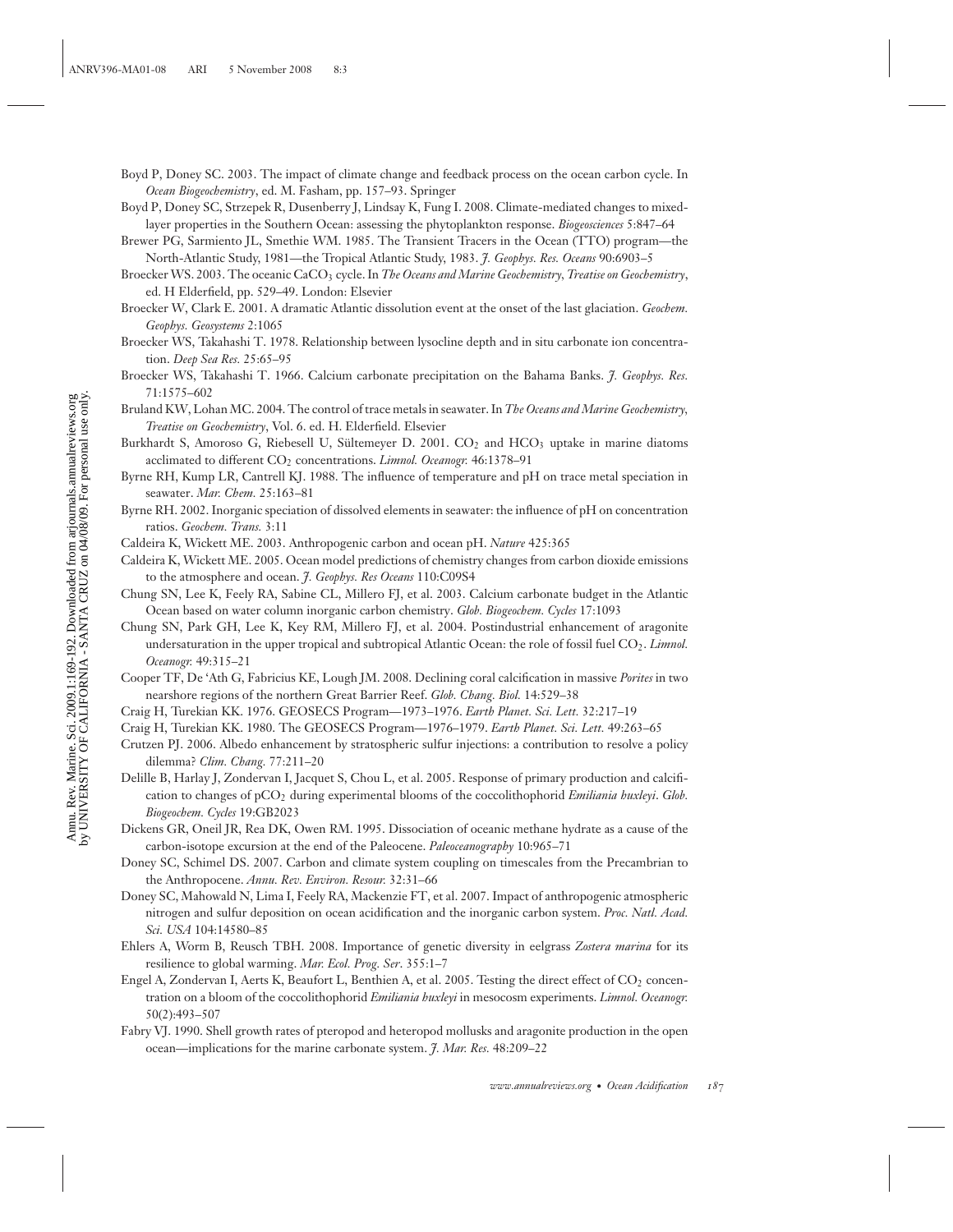Fabry VJ. 2008. Marine calcifiers in a high-CO<sub>2</sub> ocean. *Science* 320:1020–22

- Fabry VJ, Seibel BA, Feely RA, Orr JC. 2008. Impacts of ocean acidification on marine fauna and ecosystem processes. ICES. *J. Mar. Sci.* 65:414–32
- Feely RA, Byrne RH, Acker JG, Betzer PR, Chen CTA, et al. 1988. Winter summer variations of calcite and aragonite saturation in the northeast Pacific. *Mar. Chem.* 25:227–41
- Feely RA, Chen CTA. 1982. The effect of excess  $CO<sub>2</sub>$  on the calculated calcite and aragonite saturation horizons in the northeast Pacific. *Geophys. Res. Lett.* 9:1294–97
- Feely RA, Orr J, Fabry VJ, Kleypas JA, Sabine CL, Landgon C. 2008. Present and future changes in seawater chemistry due to ocean acidification. In *AGU Monograph on the Science and Technology of Carbon Sequestration.* ed. B.J. McPherson, E.T. Sundquist. Am. Geophys. Union. In press
- Feely RA, Sabine CL, Hernandez-Ayon JM, Ianson D, Hales B. 2008. Evidence for upwelling of corrosive "acidified" water onto the continental shelf. *Science* 320:1490–92
- Feely RA, Sabine CL, Lee K, Berelson W, Kleypas J, et al. 2004. Impact of anthropogenic CO<sub>2</sub> on the CaCO<sub>3</sub> system in the oceans. *Science* 305:362–66
- Feely RA, Sabine CL, Lee K, Millero FJ, Lamb MF, et al. 2002. In situ calcium carbonate dissolution in the Pacific Ocean. *Glob. Biogeochem. Cycles* 16:1144
- Fine M, Tchernov D. 2007. Scleractinian coral species survive and recover from decalcification. *Science* 315:1811
- Foster MS. 2001. Rhodoliths: between rocks and soft places. *J. Phycol.* 37:1–9
- Fu F-X, Warner ME, Zhang Y, Feng Y, Hutchins DA. 2007. Effects of increased temperature and CO<sub>2</sub> on photosynthesis, growth and elemental ratios of marine *Synechococcus* and *Prochlorococcus* (cyanobacteria). *J. Phycol.* 43:485–96
- Gattuso JP, Frankignoulle M, Bourge I, Romaine S, Buddemeier RW. 1998. Effect of calcium carbonate saturation of seawater on coral calcification. *Glob. Planet. Chang.* 18:37–46
- Gattuso JP, Pichon M, Frankignoulle M. 1995. Biological control of air-sea CO<sub>2</sub> fluxes: effect of photosynthetic and calcifying marine organisms and ecosystems. *Mar. Ecol. Prog. Ser.* 129:307–12
- Gazeau F, Quiblier C, Jansen JM, Gattuso J-P, Middelburg JJ, Heip CHR. 2007. Impact of elevated CO<sub>2</sub> on shellfish calcification. *Geophys. Res. Lett* 34:L07603
- Gehlen M, Gangsto R, Schneider B, Bopp L, Aumont O, Ethe C. 2007. The fate of pelagic CaCO<sub>3</sub> production in a high CO2 ocean: a model study. *Biogeosciences* 4:505–19
- Giordano M, Beardall J, Raven JA. 2005. CO<sub>2</sub> concentrating mechanisms in algae: mechanisms, environmental modulation, and evolution. *Ann. Rev. Plant Biol.* 56:99–131
- Gruber N, Friedlingstein P, Field CB, Valentini R, Heimann M, et al. 2004. The vulnerability of the carbon cycle in the 21st century: an assessment of carbon-climate-human interactions. In *The Global Carbon Cycle: Integrating Humans, Climate and the Natural World*, ed. CB Field, MR Raupach, pp. 45–76. Washington, DC: Island Press
- Guinotte JM, Buddemeier RW, Kleypas JA. 2003. Future coral reef habitat marginality: temporal and spatial effects of climate change in the Pacific basin. *Coral Reefs* 22:551–8
- Guinotte JM, Fabry VJ. 2008. Ocean acidification and its potential effects on marine ecosystems. *Ann. New York Acad. Sci.* 1134:320–42
- Guinotte JM, Orr J, Cairns S, Freiwald A, Morgan L, George R. 2006. Will human-induced changes in seawater chemistry alter the distribution of deep-sea scleractinian corals? *Front. Ecol. Environ.* 4:141–46
- Hall-Spencer JM, Rodolfo-Metalpa R, Martin S, Ransome E, Fine M, et al. 2008. Volcanic carbon dioxide vents show ecosystem effects of ocean acidification. *Nature* 454:96–99
- Hein M, Sand-Jensen K. 1997. CO<sub>2</sub> increases oceanic primary production. *Nature* 388:526
- Henderson C. 2006. Ocean acidification: the other CO<sub>2</sub> problem. *New Scientist*. **http://environment. newscientist.com/article/mg19125631.200**
- Honisch B, Hemming NG, Grottoli AG, Amat A, Hanson GN, Buma J. 2004. Assessing scleractinian corals as recorders for paleo-pH: Empirical calibration and vital effects. *Geochim. Cosmochim. Acta* 68:3675–85
- Honjo S, Manganini SJ, Krishfield RA, Francois R. 2008. Particulate organic carbon fluxes to the ocean interior and factors controlling the biological pump: a synthesis of global sediment trap programs since 1983. *Prog. Oceanogr.* 76:217–85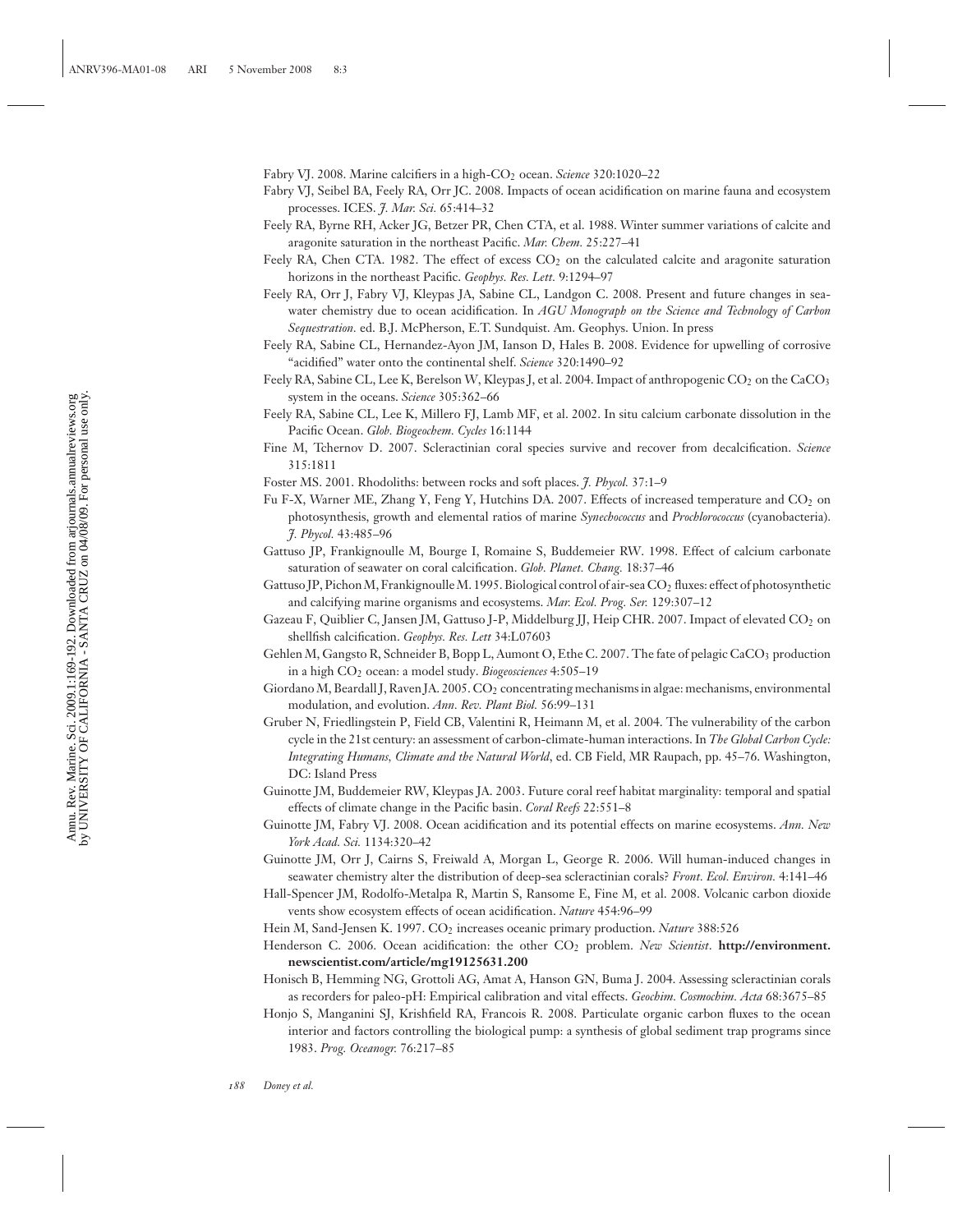- Hutchins DA, Fe F-X, Zhang Y, Warner ME, Feng Y, et al. 2007. CO<sub>2</sub> control of *Trichodesmium* N<sub>2</sub> fixation, photosynthesis, growth rates, and elemental ratios: implications for past, present, and future ocean biogeochemistry. *Limnol. Oceanogr.* 52(4):1293–1304
- Iglesias-Rodríguez MD, Halloran PR, Rickaby REM, Hall IR, Colmenero-Hidalgo E, et al. 2008. Phytoplankton calcification in a high CO<sub>2</sub> world. *Science* 320:336-39
- Invers O, Zimmeran RC, Alberte RS, Perez M, Romero J. 2001. Inorganic carbon sources for seagrass photosynthesis: an experimental evaluation of bicarbonate use in species inhabiting temperate waters. *J. Exp. Mar. Biol. Ecol.* 265:203–217
- Kawahata H, Suzuki A, Goto K. 1999. Coral reefs as sources of atmospheric CO<sub>2</sub>—spatial distribution of PCO2 in Majuro Atoll. *Geochem. J.* 33:295–303
- Kayanne H, Hata H, Kudo S, Yamano H, Watanabe A, et al. 2005. Seasonal and bleaching-induced changes in coral reef metabolism and CO<sub>2</sub> flux. *Glob. Biogeochem. Cycles* 19:GB3015
- Keeling CD, Rakestraw NW, Waterman LS. 1965. Carbon dioxide in surface waters of the Pacific Ocean. 1. Measurements of the distribution. *J. Geophys. Res.* 70:6087–97
- Kennett JP, Stott LD. 1991. Abrupt deep-sea warming, palaeoceanographic changes and benthic extinctions at the end of the Paleocene. *Nature* 353:225–29
- Klaas C, Archer DE. 2002. Association of sinking organic matter with various types of mineral ballast in the deep sea: implications for the rain ratio. *Glob. Biogeochem. Cycles* 16:1116
- Kleypas JA, Buddemeier RW, Archer D, Gattuso JP, Langdon C, Opdyke BN. 1999. Geochemical consequences of increased atmospheric carbon dioxide on coral reefs. *Science* 284:118–20
- Kleypas JA, Buddemeier RW, Gattuso JP. 2001. The future of coral reefs in an age of global change. *Int. J. Earth Sci.* 90:426–37
- Kleypas JA, Feely RA, Fabry VJ, Langdon C, Sabine CL, Robbins LL. 2006. Impacts of ocean acidification on coral reefs and other marine calcifiers: a guide for future research. 88 pp. *Report of a workshop sponsored by NSF, NOAA, and the U.S. Geological Survey*. St. Petersburg, Florida
- Krogh A. 1904. On the tension of carbonic acid in natural waters and especially in the sea. *Medd. Groenl.* 26:231–342
- Kuffner IB, Andersson AJ, Jokiel PL, Rodgers KS, Mackenzie FT. 2008. Decreased abundance of crustose coralline algae due to ocean acidification. *Nat. Geosci.* 1:77–140
- Kurihara H, Kato S, Ishimatsu A. 2007. Effects of increased seawater pCO<sub>2</sub> on early development of the oyster *Crassostrea gigas*. *Aquat. Biol.* 1:91–98
- Kurihara H, Shirayama Y. 2004. Effects of increased atmospheric CO<sub>2</sub> on sea urchin early development. Mar. *Ecol. Prog. Ser.* 274:161–69
- Lalli CM, Gilmer RW. 1989. *Pelagic Snails: The Biology of Holoplanktonic Gastropod Mollusks*. Stanford: Stanford Univ. Press. 275 pp.
- Langdon C, Atkinson MJ. 2005. Effect of elevated pCO<sub>2</sub> on photosynthesis and calcification of corals and interactions with seasonal change in temperature/irradiance and nutrient enrichment. *J. Geophys. Res. Oceans* 110:C09S7
- Langdon C, Broecker WS, Hammond DE, Glenn E, Fitzsimmons K, et al. 2003. Effect of elevated CO<sub>2</sub> on the community metabolism of an experimental coral reef. *Glob. Biogeochem. Cycles* 17:1011
- Langdon C, Takahashi T, Sweeney C, Chipman D, Goddard J, et al. 2000. Effect of calcium carbonate saturation state on the calcification rate of an experimental coral reef. *Glob. Biogeochem. Cycles* 14:639–54
- Langer MR, Geisen M, Baumann K-H, Kläs J, Riebesell U, et al. 2006. Species-specific responses of calcifying algae to changing seawater carbonate chemistry. *Geochem. Geophys. Geosys.* 7:Q09006
- Leclercq N, Gattuso JP, Jaubert J. 2000. CO<sub>2</sub> partial pressure controls the calcification rate of a coral community. *Glob. Chang. Biol.* 6:329–34
- Lee K. 2001. Global net community production estimated from the annual cycle of surface water total dissolved inorganic carbon. *Limnol. Oceanogr.* 46:1287–97
- Lough JM. 2004. A strategy to improve the contribution of coral data to high-resolution paleoclimatology. *Palaeogeogr. Palaeoclim. Palaeoecol.* 204:115–43
- Lough JM, Barnes DJ. 1997. Several centuries of variation in skeletal extension, density and calcification in massive *Porites* colonies from the Great Barrier Reef: a proxy for seawater temperature and a background of variability against which to identify unnatural change. *J. Exp. Mar. Biol. Ecol.* 211:29–67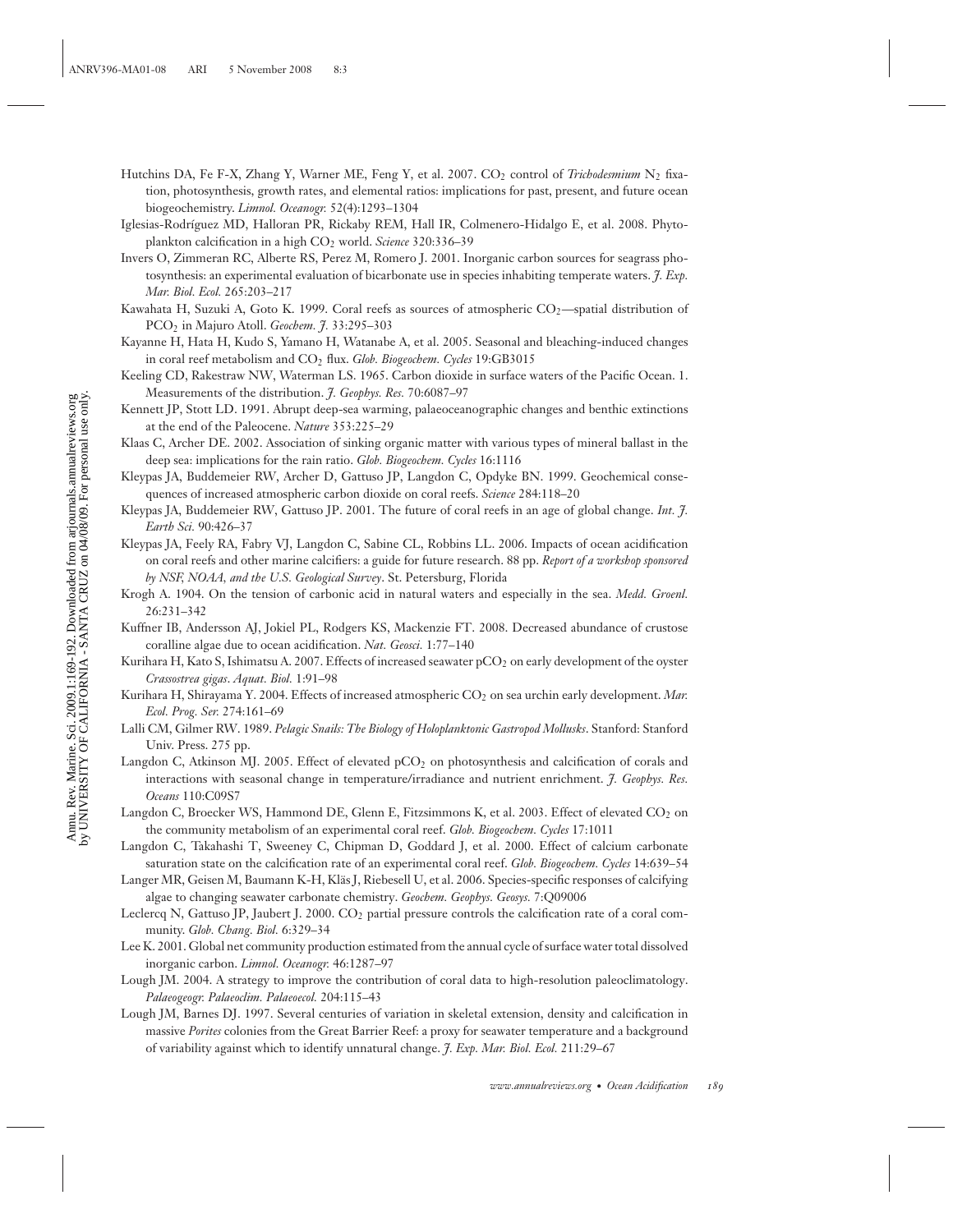- Lough JM, Barnes DJ. 2000. Environmental controls on growth of the massive coral *Porites*. *J. Exp. Mar. Biol. Ecol.* 245:225–43
- Lüthi D, Le Floch M, Bereiter B, Blunier T, Barnola J-M, et al. 2008. High-resolution carbon dioxide concentration record 650,000-800,000 years before present. *Nature* 453:379–82
- Mackenzie FT, Lerman A. 2006. *Carbon in the Geobiosphere—Earth's Outer Shell*. Dordrecht, The Netherlands: Springer. 402 pp.
- Mackenzie FT, Morse JW. 1992. Sedimentary carbonates through Phanerozoic time. *Geochim. Cosmochim. Acta* 56:3281–95
- Manzello DP, Kleypas JA, Budd DA, Eakin CM, Glynn PW, Langdon C. 2008. Poorly cemented coral reefs of the eastern tropical Pacific: possible insights into reef development in a high CO2 world. *Proc. Nat. Acad. Sci. USA.* In press
- Martin, CL, Tortell PD. 2006. Bicarbonate transport and extracellular carbonic anhydrase activity in Bering Sea phytoplankton assemblages: results from isotope disequilibrium experiments. *Limnol Oceanogr* 51:2111–21
- Marubini F, Atkinson MJ. 1999. Effects of lowered pH and elevated nitrate on coral calcification. *Mar. Ecol. Prog. Ser.* 188:117–21
- Marubini F, Davies PS. 1996. Nitrate increases zooxanthellae population density and reduces skeletogenesis in corals. *Mar. Biol.* 127:319–28
- Michaelidis B, Ouzounis C, Paleras A, Portner HO. 2005. Effects of long-term moderate hypercapnia on acid- ¨ base balance and growth rate in marine mussels *Mytilus galloprovincialis*. *Mar. Ecol. Prog. Ser.* 293:109–118
- Miles H, Widdicombe S, Spicer JI, Hall-Spencer J. 2007. Effects of anthropogenic seawater acidification on acid-base balance in the sea urchin *Psammechinus miliaris*. *Mar. Pollut. Bull.* 54:89–96
- Millero FJ, Pierrot D, Lee K, Wanninkhof R, Feely R, et al. 2002. Dissociation constants for carbonic acid determined from field measurements. *Deep Sea Res. I Oceanogr. Res. Papers* 49:1705–23
- Milliman JD. 1993. Production and accumulation of calcium carbonate in the ocean—budget of a nonsteady state. *Glob. Biogeochem. Cycles* 7:927–57
- Milliman JD, Droxler AW. 1996. Neritic and pelagic carbonate sedimentation in the marine environment: ignorance is not bliss. *Geol. Rundsch.* 85:496–504
- Moore JK, Doney SC, Lindsay K. 2004. Upper ocean ecosystem dynamics and iron cycling in a global threedimensional model. *Glob. Biogeochem. Cycles* 18:GB4028
- Mucci A. 1983. The solubility of calcite and aragonite in seawater at various salinities, temperatures, and one atmosphere total pressure. *Am. J. Sci.* 283:780–99
- Murnane RJ, Sarmiento JL, Le Quere C. 1999. Spatial distribution of air-sea CO<sub>2</sub> fluxes and the interhemispheric transport of carbon by the oceans. *Glob. Biogeochem. Cycles* 13:287–305
- Orr JC, Fabry VJ, Aumont O, Bopp L, Doney SC, et al. 2005. Anthropogenic ocean acidification over the twenty-first century and its impact on calcifying organisms. *Nature* 437:681–86
- Palacios S, Zimmerman RC. 2007. Response of eelgrass Zostera marina to CO<sub>2</sub> enrichment: possible impacts of climate change and potential for remediation of coastal habitats. *Mar. Ecol. Prog. Ser.* 344:1–13
- Palmer MR, Pearson PN, Cobb SJ. 1998. Reconstructing past ocean pH-depth profiles. *Science* 282:1468–71
- Pane L, Feletti M, Francomacaro B, Mariottini GL. 2004. Summer coastal zooplankton biomass and copepod community structure near the Italian Terra Nova Base (Terra Nova Bay, Ross Sea, Antarctica). *J. Plankton Res.* 26(12):1479–88
- Passow U. 2004. Switching perspectives: Do mineral fluxes determine particulate organic carbon fluxes or vice versa? *Geochem. Geophys. Geosyst.* 5:Q04002
- Pearson PN, Palmer MR. 2002. The boron isotope approach to paleo-pCO<sub>2</sub> estimation. *Geochim. Cosmochim. Acta* 66:A586
- Pelejero C, Calvo E, McCulloch MT, Marshall JF, Gagan MK, et al. 2005. Preindustrial to modern interdecadal variability in coral reef pH. *Science* 309:2204–7
- Precht WF, Aronson RB. 2004. Climate flickers and range shifts of reef corals. *Front. Ecol. Environ.* 2:307–14
- Rees SA, Opdyke BN, Wilson PA, Henstock TJ. 2007. Significance of *Halimeda* bioherms to the global carbonate budget based on a geological sediment budget for the Northern Great Barrier Reef, Australia. *Coral Reefs* 26:177–88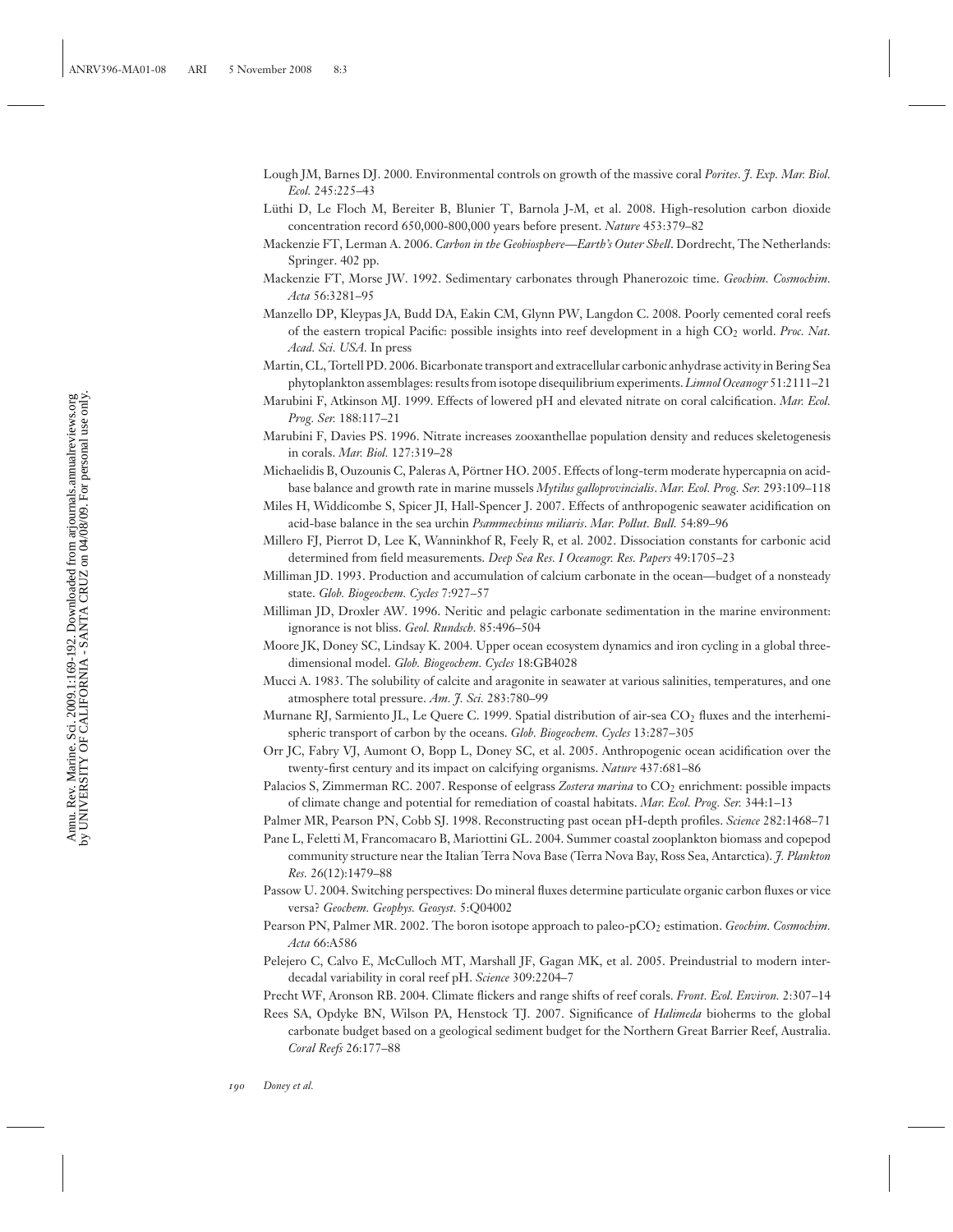- Reynaud S, Leclercq N, Romaine-Lioud S, Ferrier-Pages C, Jaubert J, Gattuso JP. 2003. Interacting effects of CO2 partial pressure and temperature on photosynthesis and calcification in a scleractinian coral. *Glob. Chang. Biol.* 9:1660–68
- Riebesell U, Schulz KG, Bellerby RGJ, Botros M, Fritsche P, et al. 2007. Enhanced biological carbon consumption in a high CO<sub>2</sub> ocean. *Nature* 450:545-48
- Riebesell U, Zondervan I, Rost B, Tortell PD, Zeebe RE, Morel FMM. 2000. Reduced calcification of marine plankton in response to increased atmospheric CO<sub>2</sub>. *Nature* 407:364-67
- Ries JB. 2005. Aragonite production in calcite seas: effect of seawater Mg/Ca ratio on the calcification and growth of the calcareous alga *Penicillus capitatus*. *Paleobiology* 31:445–58
- Ries JB, Cohen AL, McCorkle DC. 2008. *Marine biocalcifiers exhibit mixed responses to CO<sub>2</sub>-induced ocean acidification.* 11th Int. Coral Reef Symp., Ft. Lauderdale
- Ries JB, Stanley SM, Hardie LA. 2006. Scleractinian corals produce calcite, and grow more slowly, in artificial Cretaceous seawater. *Geology* 34:525–28
- Roberts JM, Wheeler AJ, Freiwald A. 2006. Reefs of the deep: the biology and geology of cold-water coral ecosystems. *Science* 312:543–47
- Rost B, Riebesell U, Burkhardt S. 2003. Carbon acquisition of bloom-forming marine phytoplankton. *Limnol. Oceanogr.* 48:55–67
- Rost B, Riebesell U. 2004. Coccolithophores and the biological pump: responses to environmental changes. In *Coccolithophores—From Molecular Processes to Global Impact*, ed. Thierstein HR, Young JR, pp. 76–99. Springer
- Royal Society. 2005. Ocean acidification due to increasing atmospheric carbon dioxide. London: The Royal Society, 57 pp.
- Sabine CL, Feely RA. 2007. The oceanic sink for carbon dioxide. In *Greenhouse Gas Sinks*, ed. D Reay, N Hewitt, J Grace, K Smith, pp. 31–49. Oxfordshire: CABI Publishing
- Sabine CL, Feely RA, Gruber N, Key RM, Lee K, et al. 2004. The oceanic sink for anthropogenic  $CO<sub>2</sub>$ . *Science* 305:367–71
- Sabine CL, Key RM, Feely RA, Greeley D. 2002. Inorganic carbon in the Indian Ocean: distribution and dissolution processes. *Glob. Biogeochem. Cycles* 16:1067
- Sanyal A, Hemming NG, Broecker WS, Lea DW, Spero HJ, Hanson GN. 1996. Oceanic pH control on the boron isotopic composition of foraminifera: evidence from culture experiments. *Paleoceanography* 11:513–17
- Sarmiento JL, Dunne J, Gnanadesikan A, Key RM, Matsumoto K, Slater R. 2002. A new estimate of the CaCO3 to organic carbon export ratio. *Glob. Biogeochem. Cycles* 16:1107
- Sciandra A, Harlay J, Lefevre D, Lemee R, Rimmelin P, et al. 2003. Response of coccolithophorid *Emiliania huxleyi* to elevated partial pressure of CO2 under nitrogen limitation. *Mar. Ecol. Prog. Ser.* 261:111–22
- Shirayama Y, Thorton H. 2005. Effect of increased atmospheric CO<sub>2</sub> on shallow water marine benthos. 7. *Geophys. Res.* 110:C09S08
- Short FT, Neckles HA. 1999. The effects of global climate change on seagrasses. *Aquat. Bot.* 63:169–96
- Smith AD, Roth AA. 1979. Effect of carbon dioxide concentration on calcification in the red coralline alga *Bossiella orbigniana*. *Mar. Biol.* 52:217–25
- Smith SV, Buddemeier RW. 1992. Global change and coral reef ecosystems. *Annu. Rev. Ecol. Syst.* 23:89–118
- Solomon S, Qin D, Manning M, Chen Z, Marquis M, et al. 2007. *Climate Change 2007: The Physical Science Basis: Contribution of Working Group I to the Fourth Assessment Report of the Intergovernmental Panel on Climate Change*. New York: Cambridge Univ. Press
- Spero HJ, Bijma J, Lea DW, Bemis BE. 1997. Effect of seawater carbonate concentration on foraminiferal carbon and oxygen isotopes. *Nature* 390:497–500
- Spicer JI, Raffo A, Widdicombe S. 2007. Influence of CO<sub>2</sub>-related seawater acidification on extracellular acid-base balance in the velvet swimming crab, *Necora puber*. *Mar. Biol.* 151:1117–25
- Stanley GD, Fautin DG. 2001. The origins of modern corals. *Science* 291:1913–14
- Stanley SM, Hardie LA. 1998. Secular oscillations in the carbonate mineralogy of reef-building and sedimentproducing organisms driven by tectonically forced shifts in seawater chemistry. *Palaeogeogr. Palaeoclim. Palaeoecol.* 144:3–19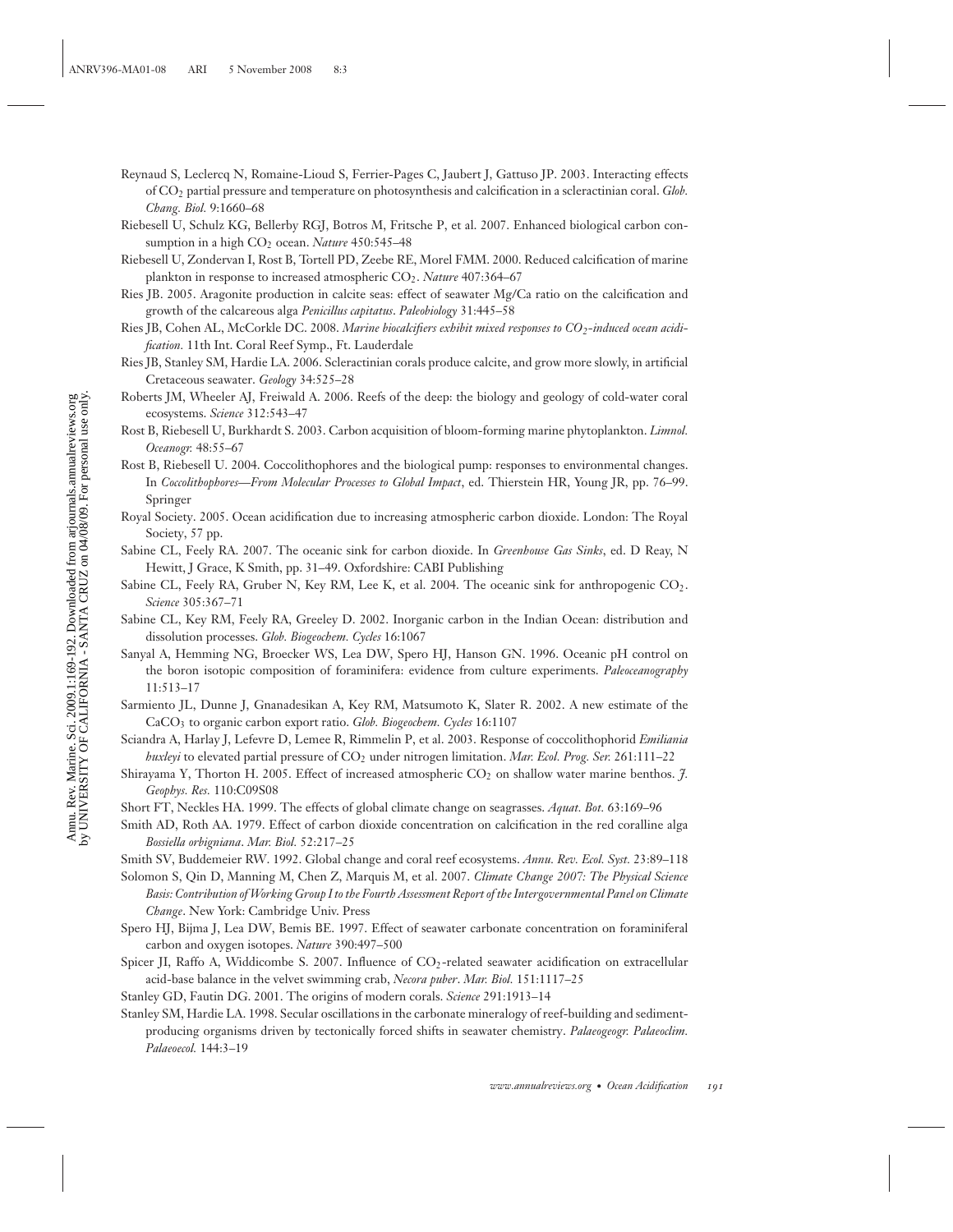- Stanley SM, Hardie LA. 2001. Secular variation in Phanerozoic marine biocalcification and the original mineralogy and mode of calcification of receptaculitids: a reply. *Palaeogeogr. Palaeoclim. Palaeoecol.* 168:363– 64
- Stanley SM, Ries JB, Hardie LA. 2005. Seawater chemistry, coccolithophore population growth, and the origin of Cretaceous chalk. *Geology* 33:593–96
- Takahashi T. 1961. Carbon dioxide in the atmosphere and in Atlantic Ocean water. *J. Geophys. Res.* 66:477–94
- Takahashi T, Broecker WS, Bainbridge AE, Weiss RF. 1980. Carbonate chemistry of the Atlantic, Pacific, and Indian Oceans: The results of the GEOSECS expeditions, 1973–1978 National Science Foundation. Washington D.C.
- Takahashi T, Sutherland SC, Feely RA, Wanninkhof R. 2006. Decadal change of surface water  $pCO_2$  in the North Pacific: a synthesis of 35 years of observations. *J. Geophys. Res.* 111:C07S05
- Tortell PD, Morel FMM. 2002. Sources of inorganic carbon for phytoplankton in the eastern Subtropical and Equatorial Pacific Ocean. *Limnol. Oceanogr.* 47:1012–22
- Tortell PD, Reinfelder JR, Morel FMM. 1997. Active uptake of bicarbonate by diatoms. *Nature* 390(6657):243– 44
- Turley C. 2005. The other CO2 problem. openDemocracy. **http://www.acamedia.info/sciences/ sciliterature/globalw/reference/carol turley.html**
- Tyrrell T, Holligan PM, Mobley CD. 1999. Optical impacts of oceanic coccolithophore blooms. *J. Geophys. Res.* 104(C2):3223–41
- Weiner S, Dove PM. 2003. An overview of biomineralization processes and the problem of the vital effect. In *Biomineralization*, Reviews in Mineralogy and Geochemistry. Volume 54. eds. PM Dove, JJ De Yoreo, S Weiner, pp. 1–29. Mineralog. Soc. Am., Geochem. Soc.
- Wood R. 2001. *Reef Evolution*. Oxford: Oxford Univ. Press. 414 pp.
- Wood HL, Spicer JI, Widdicombe S. 2008. Ocean acidification may increase calcification rates, but at a cost. *Proc. R. Soc. London Ser. B* 275:1767–73
- Yates KK, Halley RB. 2006.  $CO_3^2$  concentration and pCO<sub>2</sub> thresholds for calcification and dissolution on the Molokai reef flat, Hawaii. *Biogeosciences* 3:357–69
- Young JR. 1994. Functions of coccoliths. In *Coccolithophores*, ed. A Winter, WG Seisser, pp. 63–82. New York: Cambridge Univ. Press
- Young JR, Geisen M, Probert I. 2005. A review of selected aspects of coccolithophore biology with implications for paleobiodiversity estimation. *Micropaleontology* 51:267–88
- Zachos JC, Dickens GR, Zeebe RE. 2008. An early Cenozoic perspective on greenhouse warming and carboncycle dynamics. *Nature* 451:279–83
- Zachos JC, Lohmann KC, Walker JCG, Wise SW. 1993. Abrupt climate change and transient climates during the Paleogene—a marine perspective. *J. Geol.* 101:191–213
- Zachos JC, Rohl U, Schellenberg SA, Sluijs A, Hodell DA, et al. 2005. Rapid acidification of the ocean during the Paleocene-Eocene thermal maximum. *Science* 308:1611–15
- Zachos JC, Wara MW, Bohaty S, Delaney ML, Petrizzo MR, et al. 2003. A transient rise in tropical sea surface temperature during the Paleocene-Eocene thermal maximum. *Science* 302:1551–54
- Zeebe RE, Wolf-Gladrow D. 2001. *CO2 in Seawater: Equilibrium, Kinetics, Isotopes*. Amsterdam: Elsevier Science, B.V. 346 pp.
- Zimmerman RC, Kohrs DG, Steller DL, Alberte RS. 1997. Impacts of CO2-enrichment on productivity and light requirements of eelgrass. *Plant Physiol.* 115:599–607
- Zondervan I. 2007. The effects of light, macronutrients, trace metals and  $CO<sub>2</sub>$  on the production of calcium carbonate and organic carbon in coccolithophores—a review. *Deep Sea Res. II* 54:521–37
- Zondervan I, Rost B, Riebesell U. 2002. Effect of  $CO<sub>2</sub>$  concentration on the PIC/POC ratio in the coccolithophore *Emiliania huxleyi* grown under light-limiting conditions and different daylengths. *J. Exp. Mar. Biol. Ecol.* 272:55–70
- Zondervan I, Zeebe RE, Rost B, Riebesell U. 2001. Decreasing marine biogenic calcification: A negative feedback on rising atmospheric pCO2. *Glob. Biogeochem. Cycles* 15:507–16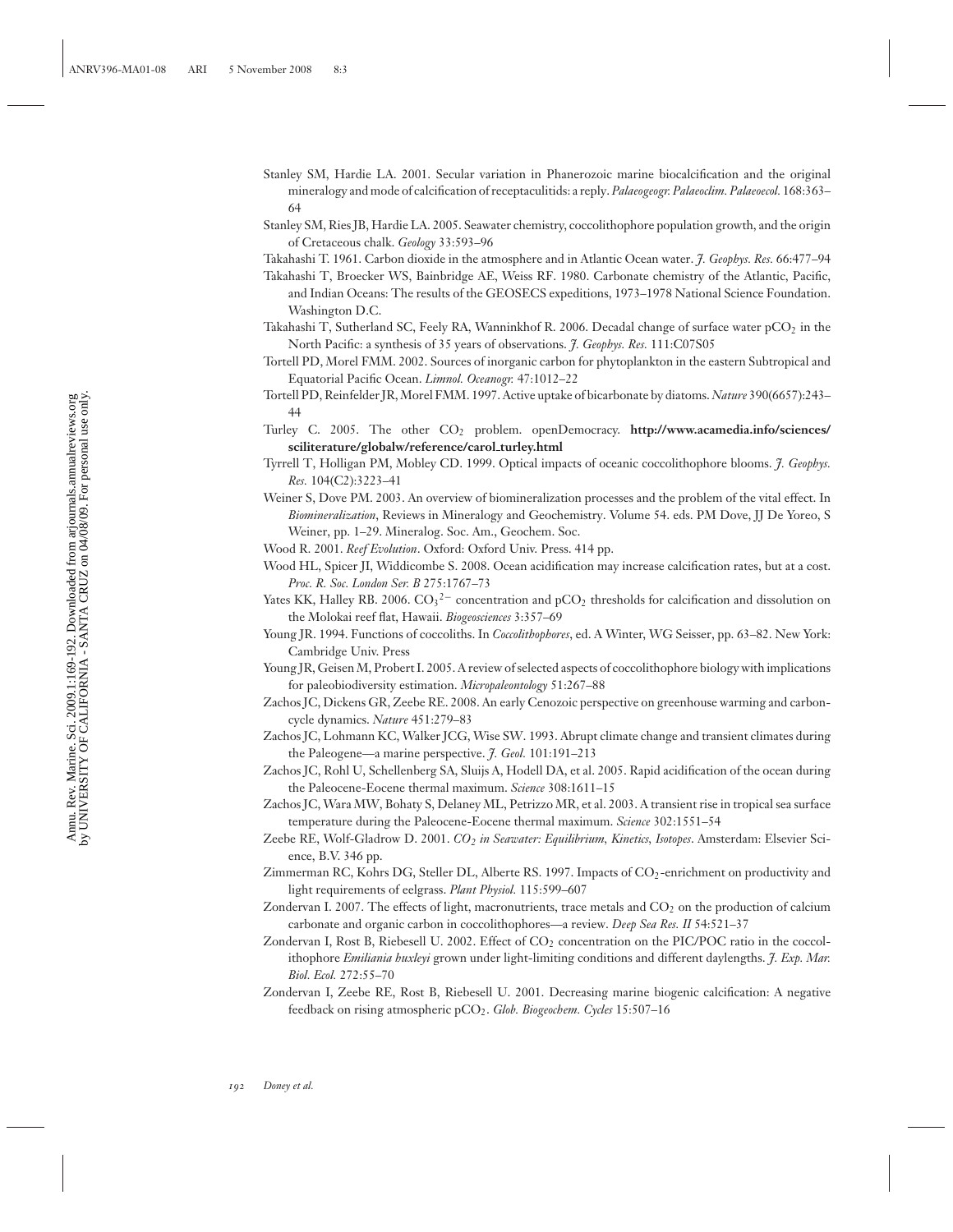**Annual Review of Marine Science**

 $\mathbf{A}$ 

## **Contents**

Volume 1, 2009

| Wally's Quest to Understand the Ocean's CaCO <sub>3</sub> Cycle                                                                                  |
|--------------------------------------------------------------------------------------------------------------------------------------------------|
| A Decade of Satellite Ocean Color Observations                                                                                                   |
| Chemistry of Marine Ligands and Siderophores                                                                                                     |
| Particle Aggregation                                                                                                                             |
| Marine Chemical Technology and Sensors for Marine Waters:<br>Potentials and Limits<br>Tommy S. Moore, Katherine M. Mullaugh, Rebecca R. Holyoke, |
| Centuries of Human-Driven Change in Salt Marsh Ecosystems                                                                                        |
| Macro-Ecology of Gulf of Mexico Cold Seeps<br>Erik E. Cordes, Derk C. Bergquist, and Charles R. Fisher  143                                      |
| Ocean Acidification: The Other CO <sub>2</sub> Problem<br>Scott C. Doney, Victoria J. Fabry, Richard A. Feely, and Joan A. Kleypas  169          |
| Marine Chemical Ecology: Chemical Signals and Cues Structure<br>Marine Populations, Communities, and Ecosystems                                  |
| Advances in Quantifying Air-Sea Gas Exchange and Environmental<br>Forcing<br>Rik Wanninkhof, William E. Asher, David T. Ho, Colm Sweeney,        |